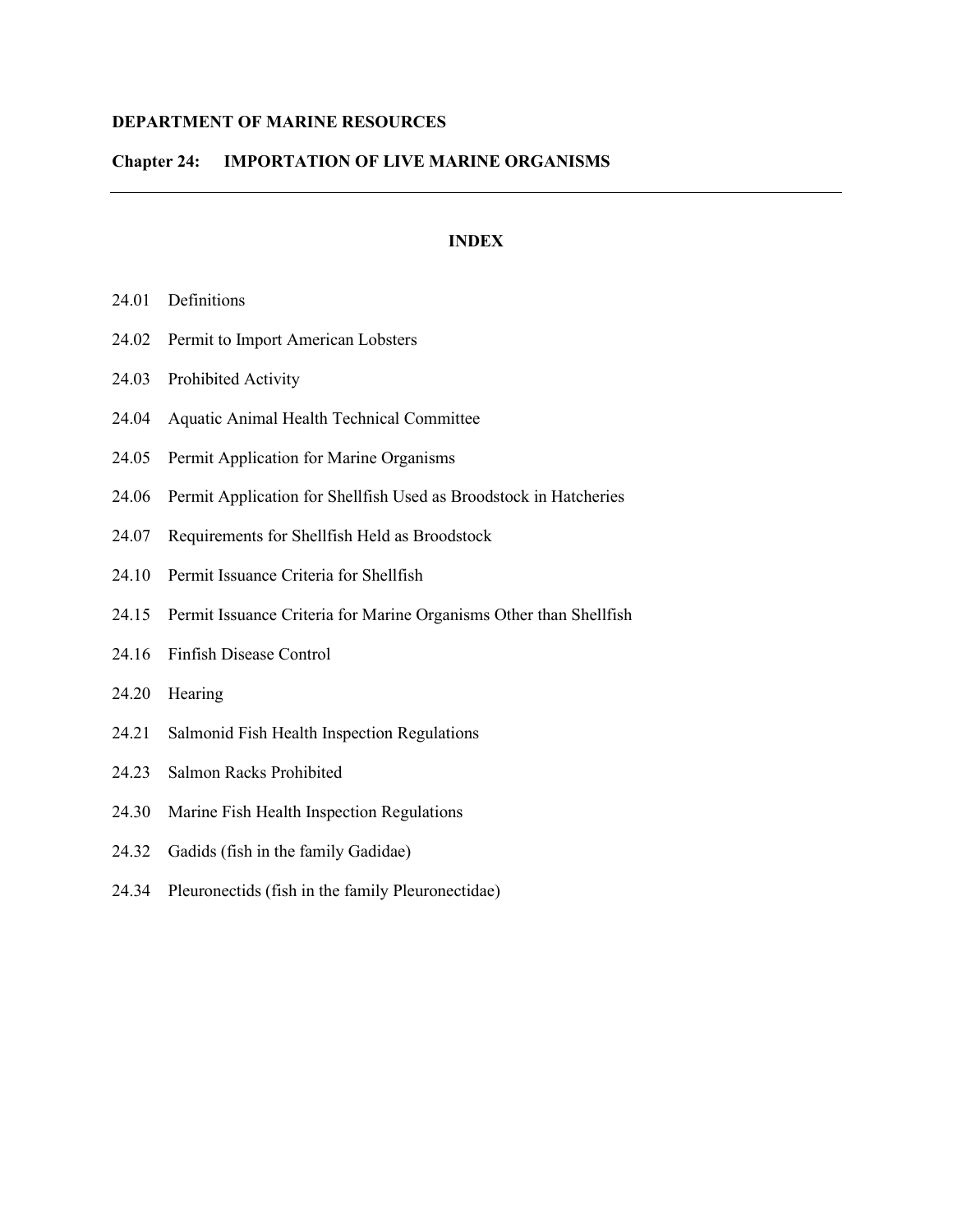# **24.01 Definitions**

In addition to the definitions found in 1 M.R.S.A. §72 and in 12 M.R.S.A. §6001, the following definitions shall apply in interpretation of these importation regulations, Chapter 24:

- 1. **"Active surveillance"** means laboratory testing which is conducted during the annual hatchery inspection and during spawning as outlined in Chapter  $24.21(1)(E)$ ,  $24.32(4)$ , and  $24.34(4)$ .
- 2. **"Approved quarantine facility"** means a facility that the Commissioner has determined is designed, built and operated in a manner that adequately prevents the introduction of pathogens of regulatory concern or the spread of disease into waters outside the facility.
- 3. **"Biosecurity"** means precautions taken to minimize the risk of introducing an infectious disease or harmful biological agent into an animal population.
- 4. **"Blue Book"** means "Bluebook Fish Health Section American Fisheries Society. Suggested Procedures for the Detection and Identification of Certain Finfish and Shellfish Pathogens (Blue Book 2007 Edition)". If a more recent edition is available, the more recent edition will be used.
- 5. **"Broodstock"** means reproductively mature aquatic animals that have been selected or used as part of a defined breeding program (See each species group for size definitions).
- 6. **"Chain of custody"** means procedures to account for the integrity of each specimen by tracking its handling and storage from point of specimen collection to final disposition.
- 7. **"Clinical"** means any visual signs of disease by gross external or internal examination.
- 8. **"Confidence level"** means the probability of detecting evidence of at least one infected marine organism within the population of marine organisms tested at an assumed prevalence level of the agent.
- 9. **"Cytopathic effect (CPE)"** means changes in viability, morphology, and/or metabolism of tissue culture cells used in disease surveillance as the result of an infective agent.
- 10. **"Finfish"** is defined as live fish, fish embryos, or fish gametes, but does not include aquarium species commonly sold in the pet store trade when raised or held in indoor aquaria with no direct discharge to waters of the State.
- 11. **"Fish culture facility"** means an establishment where finfish are raised or held live and in which the finfish or the rearing waters will come into contact with waters of the State.
	- A. **"Marine net-pen facility"** means a stationary, suspended, or floating system of nets or cages in open waters of the State and located within the boundaries of a lease granted by the Maine Department of Marine Resources.
	- B. **"Land-based facility"** means a facility located above the high tide mark that utilizes artificially created bodies of water for the purposes of rearing, improving, or holding freshwater or marine animals.
- 12. **"Gadid"** means fish in the family Gadidae.
- 13. **"HPR0 ISAV"** Sequence analysis reveals a putative "full-length" nucleotide sequence (105 nucleotides = 35 amino acids) for the highly polymorphic region of gene segment 6 which encodes the stem of the HE protein of Infectious Salmon Anemia Virus (ISAV).
- 14. **"HPR-deleted ISAV"** Sequence analysis reveals gaps in the nucleotide sequence for the highly polymorphic regions of gene segment 6 which encodes for a shortened stem region (11 to 34 amino acids) of the HE protein of Infectious Salmon Anemia Virus (ISAV).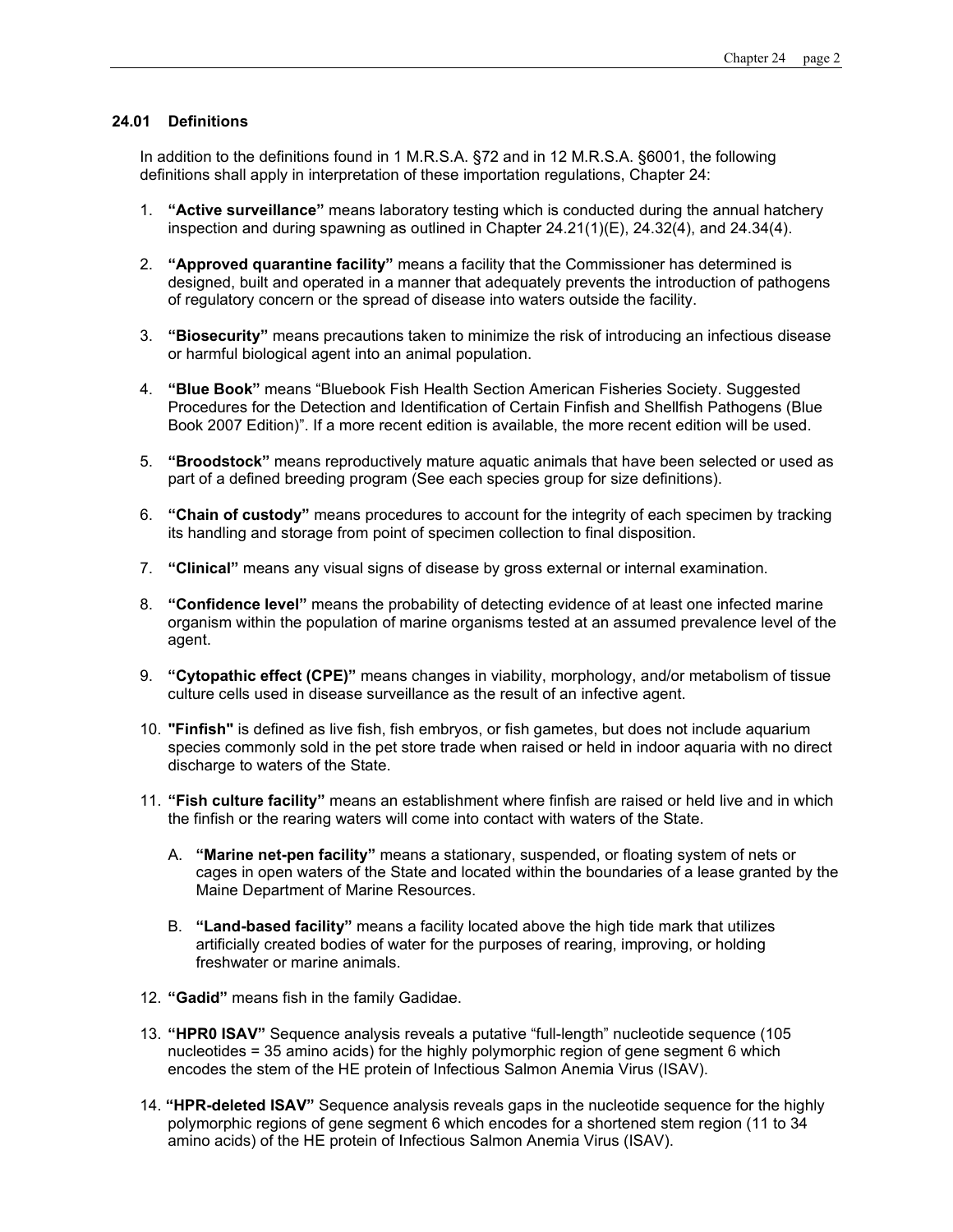- 15. **"Import"** means to land on, bring into or deposit in any place subject to the jurisdiction of the State of Maine from outside the State of Maine.
	- A. **"Import for Introduction"** means to introduce marine organisms originating from outside of the State of Maine, directly into coastal waters of the State or into facilities that discharge into waters of the State.
- 16. **"Inspection"** means an on-site, statistically-based sampling of all lots of fish at the facility and resulting laboratory tests and inspection reports conducted by an inspector in accordance with the testing requirements and procedures set forth in these rules.
- 17. **"Inspector"** means an accredited, licensed veterinarian or a certified fish health inspector; or, upon approval of the Commissioner, persons recognized by federal or state agencies with responsibility for aquatic animal health or transfer in the state from which the marine organisms originate. No marine organism culture facility owner or employee with direct supervisory authority over a facility may serve as an inspector for their facility.
	- A. **"Accredited licensed veterinarian"** means a veterinarian holding a current license to practice veterinary medicine in the state of Maine or elsewhere, and who has also fulfilled the accreditation requirements of United States Department of Agriculture Animal and Plant Health Inspection Service (USDA/APHIS).
	- B. **"Certified fish health inspector"** means an individual certified by the American Fisheries Society/Fish Health Section (AFS/FHS) as a Fish Health Inspector or Fish Pathologist.
- 18. **"Introduce"** means to bring into or deposit in any waters of the State from any restricted areas within the State of Maine.
- 19. **"Marine Fish Health Zones"** means the following defined marine geographic areas:
	- A. Area 1
		- (1) **Eastern Line** Head of tide on the St. Croix River and International Boundary Line Canada and the U.S. (Maine).
		- (2) **Western Line** Line from West Quoddy Head Lighthouse extending bearing 40° magnetic to the International Boundary Line Canada and the U.S. (Maine).
	- B. Area 2
		- (1) **Eastern Line** Line from West Quoddy Head Lighthouse extending bearing 40° magnetic to the International Boundary Line Canada and the U.S. (Maine).
		- (2) **Western Line** Line defined by the 68° West Longitude line extending to the limits of the exclusive economic zone (coastal waters).
	- C. Area 3
		- (1) **Eastern Line** Line defined by the 68° West Longitude line extending to the limits of the exclusive economic zone (coastal waters).
		- (2) **Western Line** The State of Maine and State of New Hampshire border.
- 20. **"Marine Organism Culture Facility Owner"** means any person, partnership, company or corporation with a proprietary interest in a marine organism culture facility.
- 21. **"Northeast Fish Health Committee Guidelines"** means the most current available edition of the Northeast Fish Health Committee (NEFHC) Guidelines for Fish Health Management in Northeastern States.
- 22. **"Nonindigenous species"** means an organism belonging to a species that is not native to Maine, and that does not now exist naturally in Maine.
- 23. **"OIE"** means the World Organization for Animal Health ("Office International des epizooties").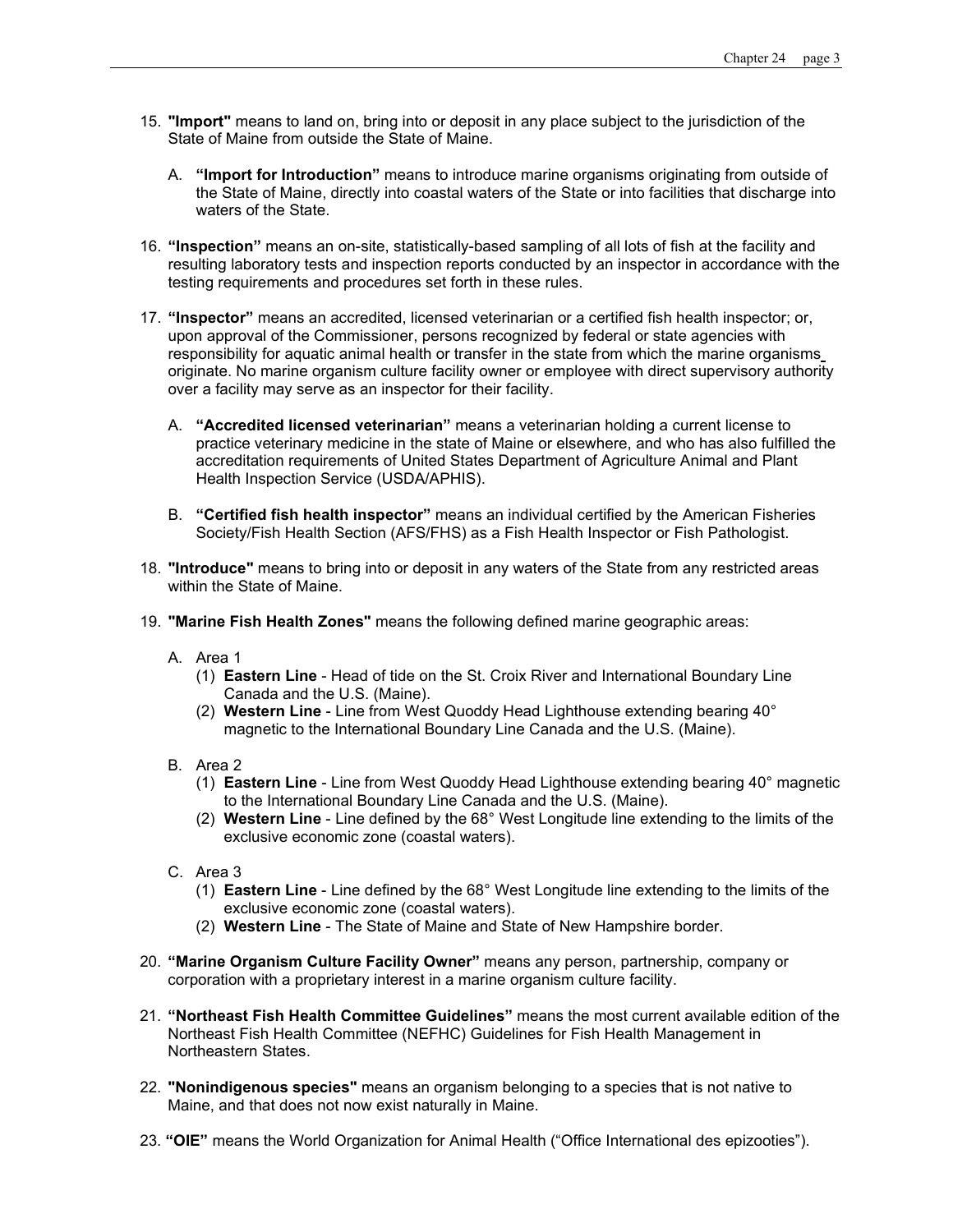- 24. **"Passive surveillance"** means the collection of disease or pathogen data from historical records or diagnostic sampling done during a disease outbreak or a disease investigation.
- 25. **"Pathogens of Regulatory Concern"** means infectious agents that may cause significant morbidity and/or mortality among marine organism populations in the State of Maine. Known pathogens of regulatory concern are classified by the Commissioner into two (2) pathogen categories based on an annual review and analysis of epidemiological data. See the following definitions and pathogen lists for each species or species group.
	- A. **Exotic**: Those infectious agents that have not been detected in Maine as of the effective date of this rule or that are the subject of an eradication program.
	- B. **Endemic/Limited Distribution**: Those infectious agents of regulatory concern whose geographic distribution within the State of Maine is not fully known, but whose presence may pose a threat to wild or farmed marine organisms.
- 26. **"Pleuronectid"** means fish of the family Pleuronectidae.
- 27. **"Prevalence"** means the number of detectable cases of disease (or disease agents) present in a population.
- 28. **"Salmonid"** means fish of the family Salmonidae.
- 29. **"Shellfish"** means clams, quahogs, oysters, mussels and scallops.
- 30. **"Standard methods"** means pathogen detection methods specified in the Blue Book and/or in OIE publications, unless other standards are specifically approved by the Commissioner.

### **24.02 Permit to Import American Lobsters**

Importation and introduction of American lobsters (*Homarus americanus*) are allowed by blanket permit under these regulations. No specific permit issued under §24.05 is required for such activity.

# **24.03 Prohibited Activity**

It shall be unlawful to import for introduction or to introduce any live marine organisms whether indigenous or nonindigenous, without a permit issued by the Commissioner. It shall also be unlawful to possess any live marine organism which has been imported for introduction or introduced without a permit issued by the Commissioner.

#### **24.04 Aquatic Animal Health Technical Committee**

An Aquatic Animal Health Technical Committee (AAHTC) shall be established jointly by the Commissioners of the Departments of Inland Fisheries and Wildlife and the Department of Marine Resources to provide advice to maintain optimum health among Maine's aquatic resources and to safeguard wild and cultured organisms from the introduction or dissemination of infectious organisms.

### 1. **Composition and Selection**

The composition and selection of the Aquatic Animal Health Technical Committee shall reflect the interdisciplinary expertise required to address aquatic animal health issues. All members of the Aquatic Animal Health Technical Committee shall be qualified fish health inspectors or qualified professionals in the aquatic animal health field.

- A. There shall be a total of three members representing the public resource agencies; the Maine Department of Inland Fisheries and Wildlife, the Maine Department of Marine Resources and the Maine Department of Agriculture, Conservation, and Forestry.
- B. There shall be one member representing the United States Fish and Wildlife Service.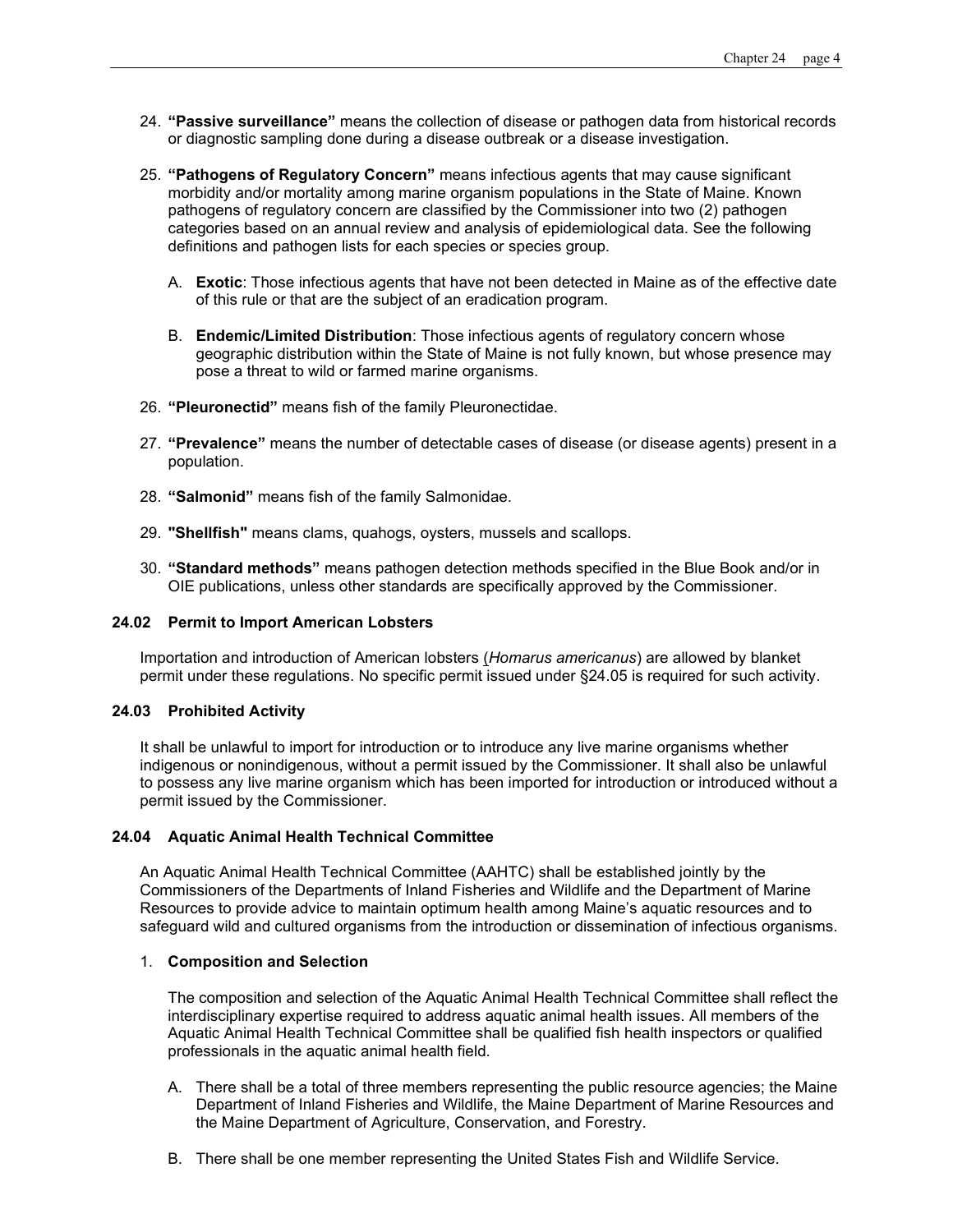- C. There shall be one member representing the National Oceanic and Atmospheric Administration - National Marine Fisheries Service (NOAA Fisheries).
- D. There shall be one member representing the U.S. Department of Agriculture, Animal and Plant Health Inspection Service.
- E. There shall be two members at large of which at least one shall be from academia.
- F. There shall be two additional members with experience in commercial finfish culture.
- G. There shall be two additional members with experience in commercial shellfish culture.
- H. The chair shall be elected by a majority vote of the Aquatic Animal Health Technical Committee.

# 2. **Responsibilities**

- A. Responsibilities of the Aquatic Animal Health Technical Committee shall be to provide technical advice to the Commissioners in the following areas:
	- (1) Procedures for disease and pathogen surveillance and health monitoring among aquatic animal resources.
	- (2) Diagnostic protocols and standards.
	- (3) Criteria for biosecurity, quarantine, animal destruction and facility clean up.
	- (4) Control of a disease outbreak.
	- (5) Following annual review and analysis of epidemiological data provide recommendations to the Commissioners regarding the classification and testing requirements for Pathogens of Regulatory Concern.
- B. The Aquatic Animal Health Technical Committee shall also:
	- (1) Review and make recommendations to the Commissioners on pathogen surveillance and the health status of aquatic animal resources.
	- (2) Actively pursue the development of research programs for addressing the aquatic animal health issues facing the State's resources.
	- (3) Serve as a technical resource for aquaculture facility managers to improve management and husbandry practices.

#### **24.05 Permit Application for Marine Organisms**

Any person who wishes to import for introduction or introduce any marine organism or to possess any such organism, must apply for a permit from the Commissioner. Application for a permit shall be submitted on forms supplied by the Commissioner and shall contain all information required by the Commissioner, including without limitation the following:

- 1. Name, address, e-mail home and business phone of the applicant;
- 2. Species, life cycle stage and quantity of marine organism to be imported or introduced;
- 3. Area of origin, including name and address of hatchery, if any;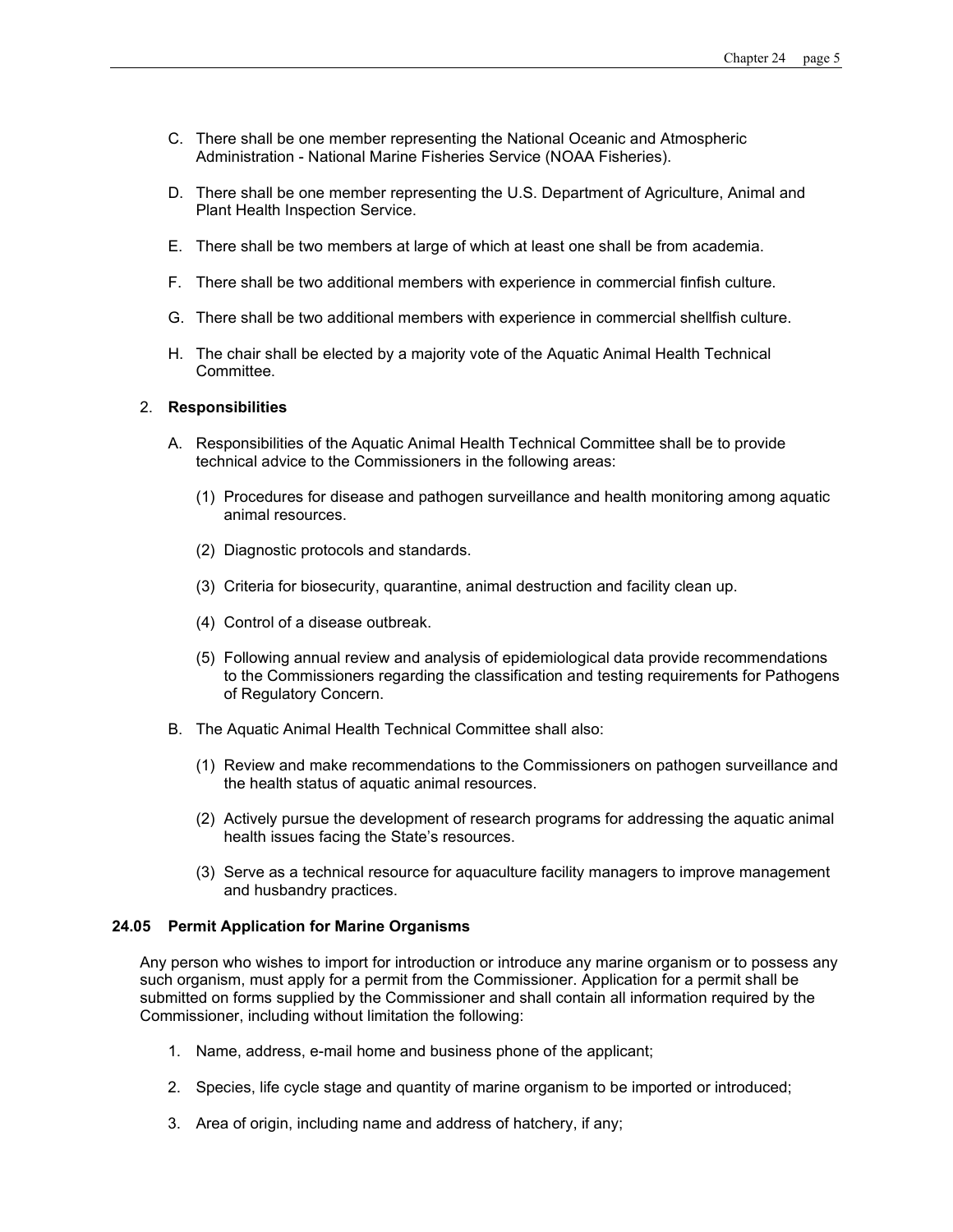- 4. Area of proposed import or introduction, including name and address of hatchery or culture facility, if any;
- 5. Date of proposed import or introduction;
- 6. Nature, duration and purpose of introduction;
- 7. If a nonindigenous species, an explanation of the known habitat and biological and behavioral characteristics of the species, as well as the effects on epifauna and associated organisms; and
- 8. A statement of examination by a state, federal or Department of Marine Resources approved aquatic pathogen detection facility indicating its findings and certifying that the marine organisms to be imported or introduced are free of any infectious or contagious disease agents or pests or parasites based on standard methods and techniques of pathogen detection.

In the alternative, if a person wishes to import or introduce any marine organism that is unable to be certified as free of one or more pathogens of regulatory concern, the applicant must provide a description of the proposed quarantine facility to allow the Commissioner to determine whether or not the quarantine facility will adequately prevent the introduction of pathogens of regulatory concern into waters outside the quarantine facility.

9. A valid fish health inspection report issued by a fish health inspector which meets the requirements of these regulations and any applicable Northeast Fish Health Committee Guidelines.

# **24.06 Permit Application for Shellfish Used as Broodstock in Hatcheries**

Any person who wishes to import or introduce any live shellfish for use as broodstock in a shellfish hatchery or to possess any such shellfish must apply for a permit from the Commissioner. Applications shall contain all information required by the Commissioner including without limitation the information required by 24.05 1 through 7 and a description of the physical facilities and production protocols associated with the quarantine of broodstock required by Section 24.07. Permits may be issued annually. A permit may allow the importation of single or multiple lots of shellfish for use as broodstock in shellfish hatcheries from the area(s) designated in the permit during the period the permit is valid.

# **24.07 Requirements for Shellfish Held as Broodstock**

Any person issued a permit under 24.06 shall hold such broodstock in an approved quarantine facility within the hatchery. Effluent from hatchery tanks or other equipment holding broodstock must be treated by chlorination to achieve a free chlorine concentration of at least 50 parts per million at least two (2) hours after application prior to discharge. Daily records shall be maintained regarding the use of the chlorination treatment system that indicate the time and date of chlorine application and include chlorine test papers used to test results.

### **24.10 Permit Issuance Criteria for Shellfish**

- 1. The Commissioner may grant a permit to import for introduction or introduce shellfish, or to possess such shellfish, only if the Commissioner finds to a reasonable degree of certainty that those actions will not endanger the indigenous marine life or its environment.
- 2. In determining whether to issue a permit the Commissioner shall consider the probable effects of the introduction of the shellfish into the recipient area, including, but not limited to:
	- A. The effects of any previous introduction of the same or a similar species in Maine or other areas;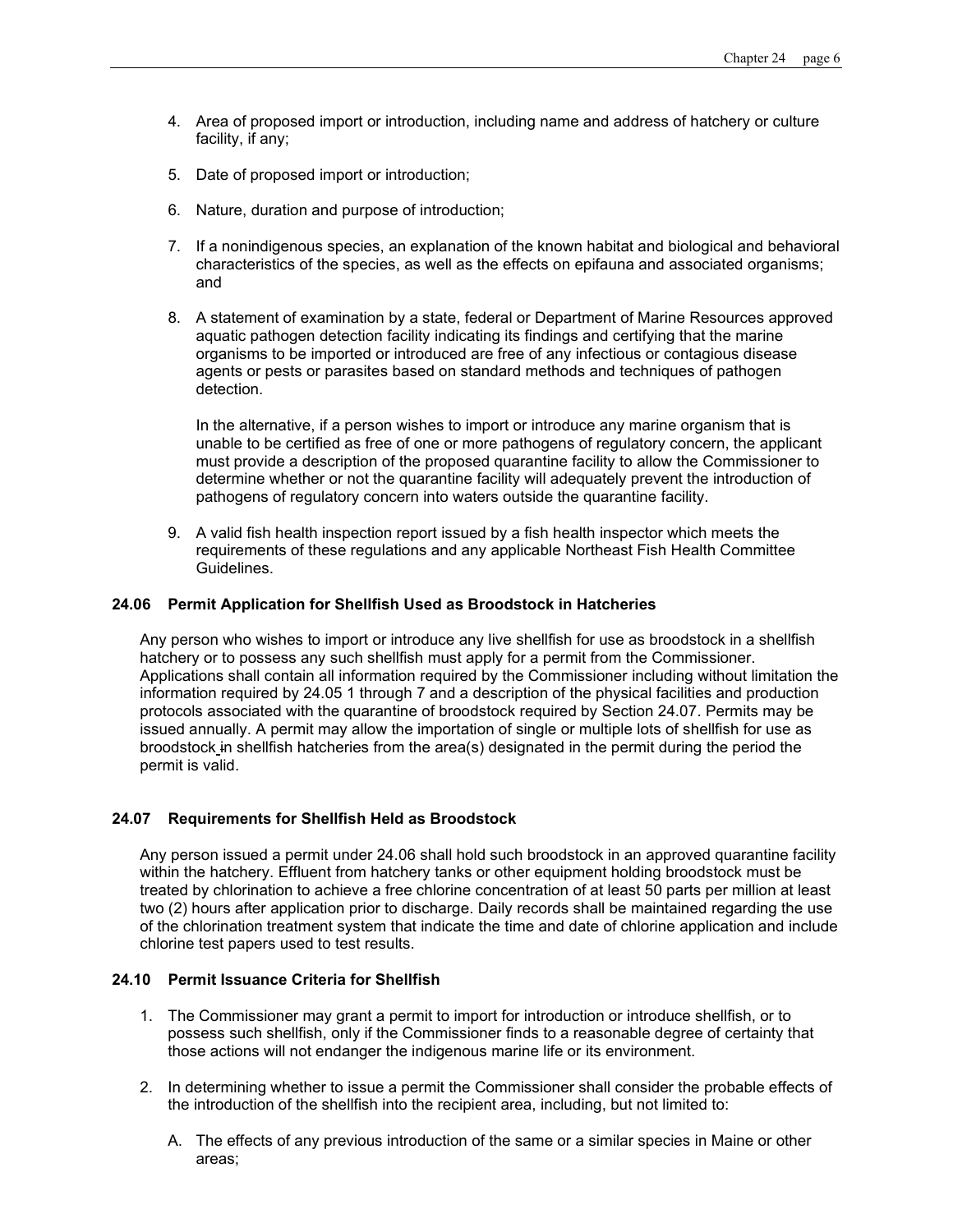- B. The relationship of the species of marine organism to be introduced with other members of the recipient area ecosystem; and
- C. The potential effects of infectious or contagious diseases, pests or parasites that might be associated with the species of marine organism to be introduced upon other members of the ecosystem of the recipient area.
- 3. Shellfish from the restricted areas listed in Paragraph D below shall be presumed to carry the infectious diseases, pests or parasites listed in Appendix A, unless an applicant produces sufficient evidence to rebut this presumption. The presumption may be rebutted by pathologic examination satisfactory to the Department or by a demonstration that the shellfish to be imported, introduced, or possessed have been raised in a closed-system hatchery free of the infectious or contagious diseases found in the coastal waters of the restricted area. Shellfish from areas not listed in Paragraph D must meet the requirements of Section 24.05 and demonstrate either that the shellfish do not carry the infectious disease, pests, or parasites listed in Appendix A or that the shellfish have been raised in a closed-system hatchery free from infectious or contagious diseases.
- 4. The following geographical areas shall be considered restricted areas for the particular species listed:
	- A. **New York**. The areas of New York State known as Great South Bay, Micox Bay and Fisher's Island on the north shore of Long Island shall be a restricted area for all species of shellfish;
	- B. **Connecticut**. The area of Connecticut known as New Haven Harbor and the federal Milford Hatchery in Milford, Connecticut shall be a restricted area for all species of shellfish;
	- C. **Rhode Island**. The area of Rhode Island known as Charlestown Pond shall be a restricted area for all species of shellfish;
	- D. **Massachusetts**. The areas of Massachusetts known as Wellfleet Harbor, Cotuit Bay, Oyster River and Wareham River shall be a restricted area for all species of oysters;
	- E. **New Hampshire**. The State of New Hampshire shall be a restricted area for all species of oysters;
	- F. **Maine**. All coastal waters within the State of Maine shall be a restricted area for the European Oysters, (*Ostrea edulis).* All territorial waters in the areas listed below shall be a restricted area for the American oysters, *(Crassostrea virginica)* greater than 3 mm in size:
		- 1) Between Ocean Point, Linekin Neck, Boothbay to Pemaquid Point, Bristol
		- 2) North of a line beginning at the southernmost point on Linekin Neck, Boothbay and continuing southwest to the southern tip of Kennebec Point, Georgetown, including the Sheepscot, Back, and Cross Rivers, and all tributaries.
		- 3) East of the Route 127 bridge between Arrowsic and Georgetown (Back River).
		- 4) East of the Route 127 bridge between Sasanoa Point, Woolwich and Preble Point, Arrowsic (Sasanoa River).
		- 5) North of a line beginning at the southernmost point of Oak Island, south of Gun Point, Harpswell and continuing northeast to the southernmost tip of W Cundy Point, Harpswell (Quahog Bay and Ridley Cove).
	- G. **New Jersey**. The State of New Jersey shall be a restricted area for American oysters;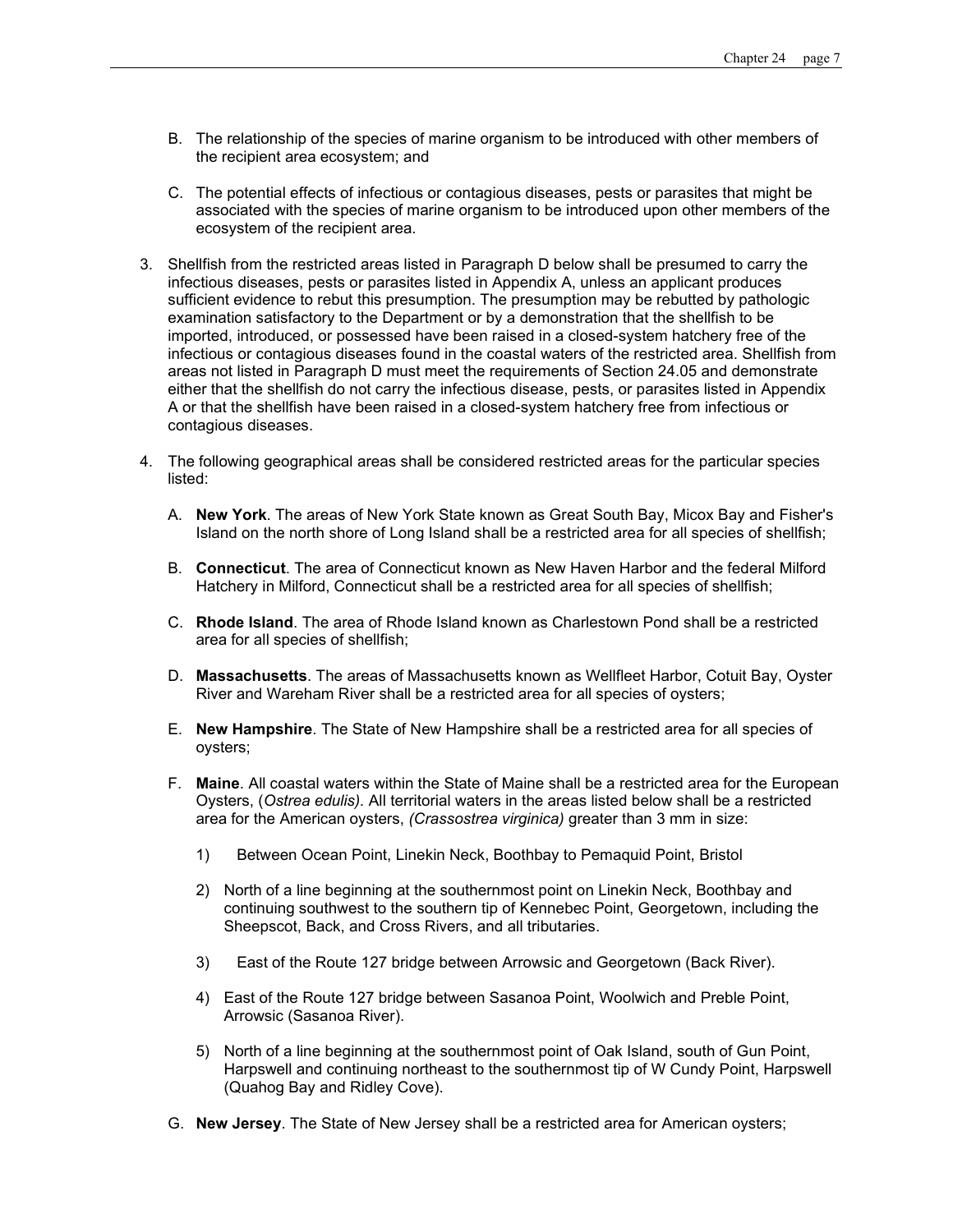- H. **Delaware, Virginia, North Carolina, South Carolina, Florida and Louisiana**. These states shall be a restricted area for American oysters;
- I. **Maryland**. This State shall be a restricted area for American oysters and soft-shell clams;
- J. **California**. The areas of this State known as Mono Bay, Elkhorn Slough, Drakes Estero, Tomales Bay and Humbalt Bay shall be a restricted area for Pacific and European oysters;
- K. **Washington**. The area of this State known as Willapa Bay shall be a restricted area for Pacific oysters and mussels;
- L. **Canada, British Columbia**. The areas of this province known as Henry Bay, Denmon Island, Seal Island, Comax Harbor, Lady Smith Harbor, Crofton, Saltair, Sibell and Nanoose Bays shall be a restricted area for Pacific oysters;
- M. **Canada, Maritime Provinces**. This area of this country shall be a restricted area for American oysters, European oysters, blue mussels and hard-shell clams.
- N. **Cuba, Venezuela, Mexico and Brazil**. These countries shall be restricted areas for all species of oysters;
- O. **Netherlands and Denmark**. These countries shall be restricted areas for European oysters;
- P. **France**. This country shall be a restricted area for all species of oysters;
- Q. **Japan**. This country shall be a restricted area for Pacific oysters;
- R. **Australia**. This country shall be a restricted area for *Crossostrea commercialis.*
- 5. The Commissioner may include any permit conditions necessary to protect indigenous marine life or its environment, including, but not limited to, quarantine of broodstock in closed system hatcheries in recipient areas, quarantine of F1 generation individuals in isolation from broodstock and small-scale introduction of F2 generation individuals into recipient areas with continuing disease study.

#### **24.15 Permit Issuance Criteria for Marine Organisms Other than Shellfish**

- 1. The Commissioner may grant a permit to import for introduction or introduce any marine organism other than shellfish, or to possess such an organism, only if he finds to a reasonable degree of certainty that those actions will not endanger the indigenous marine life or its environment.
- 2. In determining whether to issue a permit, the Commissioner shall consider the potential effects of the introduction of the marine organism into the recipient area, including, but not limited to:
	- A. The effects of any previous introduction of the same or a similar species into the State of Maine or the effects of any previous introduction of the same or a similar species into similar ecosystems elsewhere;
	- B. The relationship of the species of marine organism to be introduced with other members of the recipient area ecosystem; and
	- C. The effects of infectious or contagious diseases, pests or parasites which might be associated with the species of marine organism to be introduced upon other members of the ecosystem of the recipient area.
- 3. The Commissioner may include any permit conditions necessary to protect indigenous marine life or its environment, including but not limited to, quarantine of broodstock, inclusive of effluent treatment, in the recipient area, quarantine of first generation progeny individuals in isolation from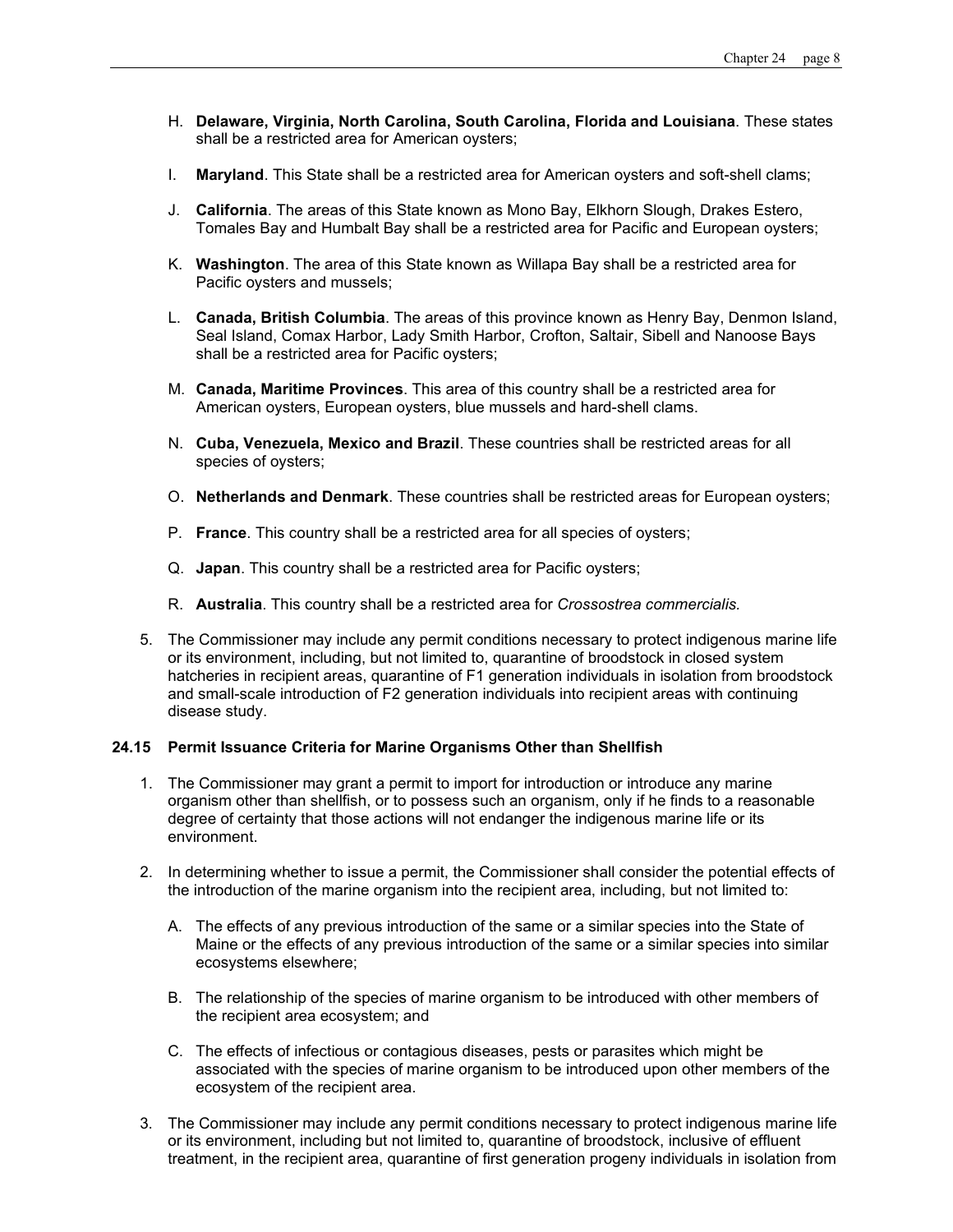the broodstock and small-scale introduction of second generation progeny individuals into the recipient area with continuing disease study.

- 4. The Commissioner may accept certifications provided by the Maine Department of Inland Fisheries and Wildlife that an import for introduction or introduction of finfish introduction will not endanger the indigenous marine life or its environment.
- 5. In determining whether to issue a finfish permit the Commissioner shall also follow the Northeast Fish Health Committee Guidelines which set forth the essential requirements for the prevention and control of finfish diseases. These include a system for inspecting fish culture facilities and the technical procedures to be used.

# **24.16 Finfish Control**

# 1. **Definitions**:

- A. **"Lot"** means the following:
	- (1) A lot for size groups 1, 2, and 3 (non-brood facilities) is defined as fish of the same species and age that originated from the same spawning stock and have shared a common water supply continuously throughout their life history. For the purposes of marine fish species that spawn over an extended period of time, a lot will comprise fish that were produced over the course of six months. See each species section for size group definitions.
	- (2) A lot for size group 4 is defined as fish of the same species that originated from the same spawning stock and share a common water supply, but several age groups (e.g., 3, 4, and 5 year old brood fish) may be combined to form a representative composite lot for sampling.
- B. **"Production stock"** means finfish of size groups 1, 2, and 3.
- C. **"Qualified source/hatchery"** means an established source/hatchery that has had 3 consecutive annual inspections in which pathogens as described in Chapter 24.21(1)(D), 24.32(3), and 24.34(3) have not been detected; or a new hatchery that has had 3 successive negative annual inspections over a continuous 2 year period.
- D. **"Quarantine",** when applied to rules governing marine net-pen facilities, means: that there must be no movement of live fish off of or onto the site; that no visitors may be allowed on the site except for necessary fish health personnel; that a biosecurity program approved by the Commissioner must be instituted at the site; and that disposition of deceased and quarantined fish must be approved by the Commissioner.
- E. **"Reproductive fluids"** means testicular and ovarian fluids.
- F. **"Restriction"** means that there must be no movement of live fish off of or onto the site; that disinfection protocols and biosecurity must be instituted at the site.
- G. **"Spawning broodstock"** means a lot of reproductively mature finfish whose gametes will be incubated at fish culture facilities within Maine.
- H. **Transfer Permits and Reports** means:
	- (1) **"Annual Fish Health Inspection Report"** means the letter from the Inspector acknowledging that all lots of fish have been inspected according to procedures outlined in Chapter 24.21(1)(E), 24.32(4) and 24.34(4). For facilities which conduct inspections more frequently, the annual inspection shall be a compilation of all results for the year. The Fish Health inspection report shall include an itemized account of results.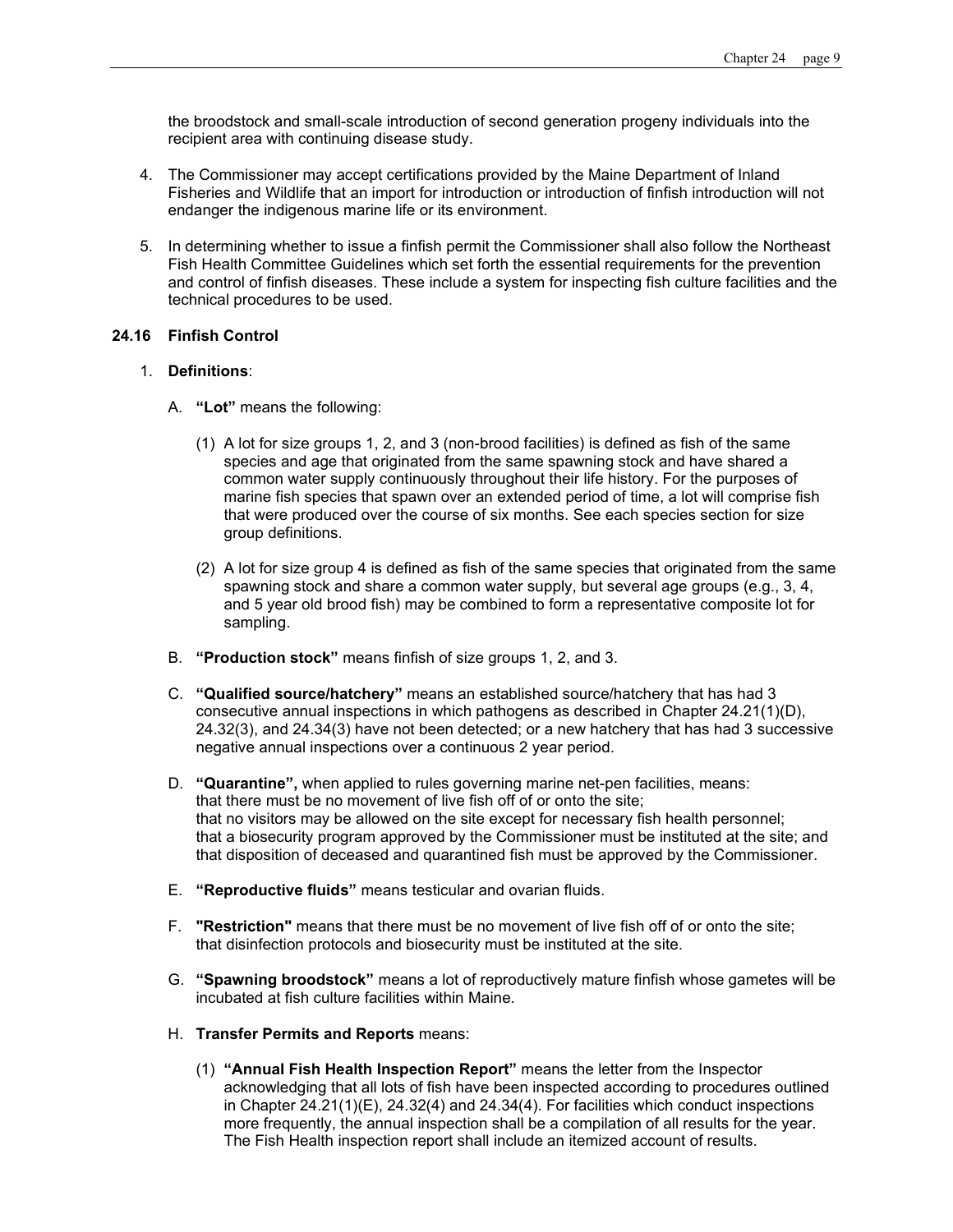- (2) **"Fish Health Inspection Report"** means a letter from the Inspector acknowledging that a specific lot or lots of fish have been inspected according to procedures outlined in Chapter 24.21(1)(E), 24.32(4) and 24.34(4). The Fish Health inspection report shall include an itemized account of results.
- (3) **"Annual Fish Culture Facility Health Report"** means a letter from the Commissioner stating the health status of any Fish Culture Facility that requires an annual Fish Health Inspection Report. The Fish Culture Facility Health Report shall be based upon the findings of Annual Fish Health Inspection Reports, the Northeast Fish Health Committee Guidelines and any other fish health inspection reports.
- (4) **"Transfer permit"** means the permit issued by the Commissioner that authorizes the recipient to transfer finfish to designated geographical area(s) in the coastal waters of Maine during a specified time period. A transfer permit may not be issued until the Department has reviewed the Annual Fish Culture Facility Health Report.
- (5) "**Marine Transfer permit"** means the permit issued by the Commissioner that authorizes the recipient to transfer live finfish between marine net-pen facilities. A marine transfer permit does not require additional fish health testing requirements unless the transfer is requested between marine fish health zones.
- 2. A copy of any required permit shall accompany the finfish shipment at all times, and must be presented upon request to department employees.
- 3. For finfish species for which pathogens of regulatory concern are not specified elsewhere in these rules, any time a lot of such fish is diagnosed as having a specific disease or disease agent which can be diagnosed or detected in fifty percent of the mortality or moribund individual fish in an affected container, and which results in an average daily mortality of at least one-half of one percent of the affected individual fish for five or more days in any thirty day period, the permit holder shall notify the Department in writing and by telephone within 48 hours.
- 4. The permit holder shall maintain records that document mortalities and any treatments used to control those mortalities. These records shall be maintained for 5 years and be made available to the Department upon request. These records shall be kept on forms supplied by the Commissioner.

# 5. **Consequences/Action Plan**

#### A. **Exotic Pathogen**

- (1) When any exotic pathogen of regulatory concern is confirmed at any fish culture facility in Maine as a result of active or passive surveillance, the marine organism culture facility owner shall notify the Commissioner in writing and by telephone within 24 hours of the confirmation. In addition, within 24 hours of confirmation of the detection of any exotic pathogen or regulatory concern, all fish on the site must be restricted. The report to the Commissioner must include, as a minimum:
	- (a) Species of fish affected;
	- (b) Size group and age of fish;
	- (c) Pathogen and whether or not it is clinical;
	- (d) Prevalence;
	- (e) Actions being taken to contain or eradicate the pathogen; and
	- (f) Proposed actions to restore the facility to a qualified source/hatchery.
- (2) The Commissioner shall review the report, the Northeast Fish Health Committee Guidelines and may consult with the Aquatic Animal Health Technical Committee, relevant state and federal agencies, and other professionals, and make a decision concerning the remedial action to be taken, if any, in accordance with applicable sections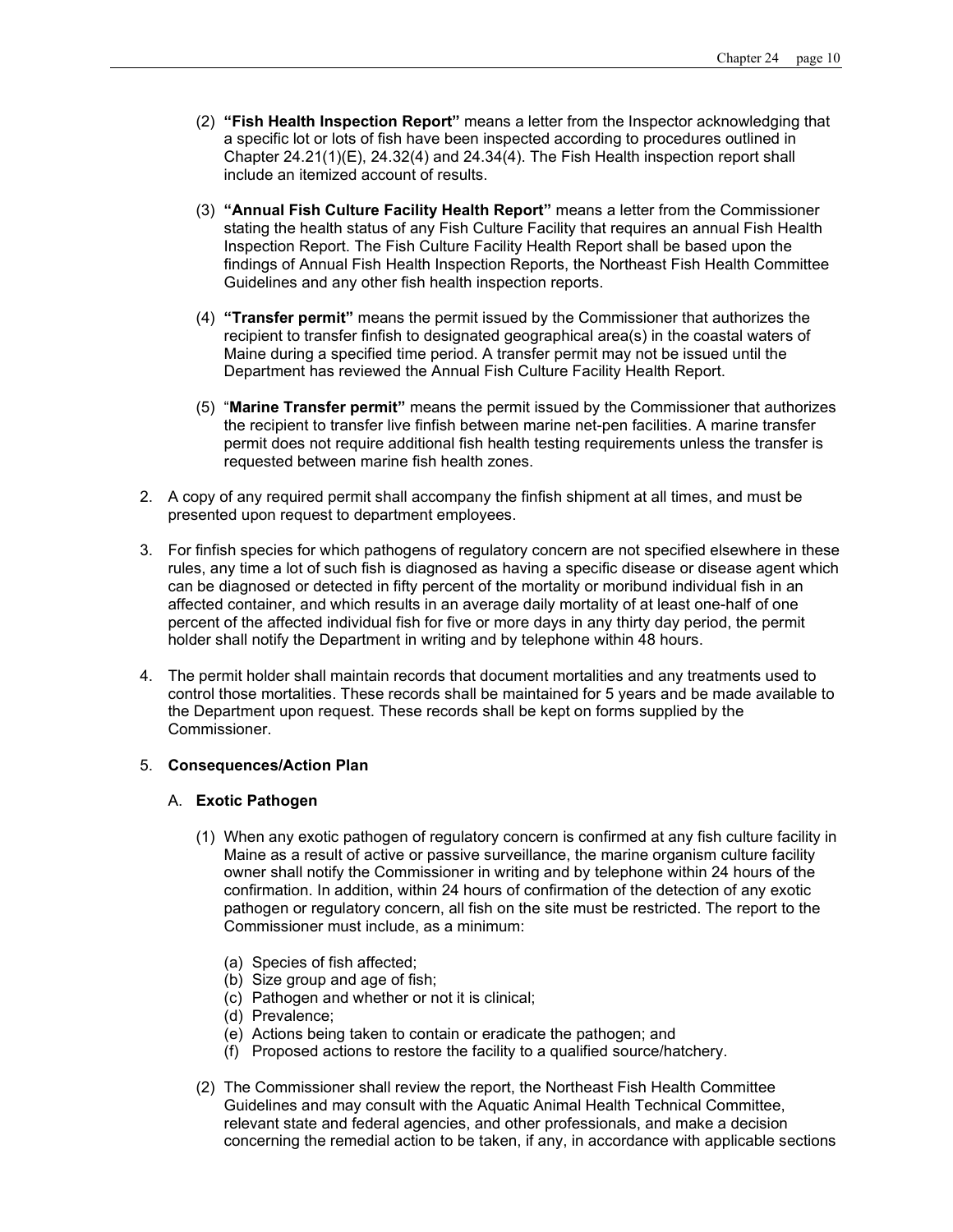of these regulations. Consideration will be given to certain risk factors including but not limited to:

- (a) Risk to the aquaculture industry;
- (b) Risk to wild stocks;
- (c) Feasibility of eradication by stock destruction;
- (d) Time frame and degree of pathogen spread (i.e., local vs. regional);
- (e) Final intended disposition of infected stocks; and
- (f) Public health ramifications.
- (3) Following completion of the risk assessment, the Commissioner may order one or more of the following remedial actions at the affected facility and throughout an area which is determined to pose a risk of exposure to the exotic pathogen of regulatory concern, after consideration of the risk factors in Chapter 24.16(5)(A)(2).
	- (a) Harvest and sale of processed fish;
	- (b) Destruction of the stock and proper disposal to minimize release of pathogen(s);
	- (c) Stocking of the fish if such action possesses no or minimal risk to wild populations;
	- (d) Re-testing of stock for pathogen;
	- (e) Treatment of fish and re-test;
	- (f) Quarantine and continued quarantine of fish for purpose of study or salvage of gametes; or
	- (g) Other actions determined to be appropriate by the Commissioner upon consultation with the Aquatic Animal Health Technical Committee.

# B. **Endemic/Limited Distribution Pathogens**

- (1) When any endemic/limited distribution pathogen of regulatory concern is confirmed at any fish culture facility in Maine as a result of active or passive surveillance, the marine organism culture facility owner shall notify the Commissioner within 14 days after confirmation of the disease agent and prior to movement or transfer. The report to the Commissioner must include, at a minimum:
	- (a) Species of fish affected;
	- (b) Size group and age of fish;
	- (c) Pathogen and whether it is clinical or non clinical;
	- (d) Prevalence;
	- (e) Actions being taken to contain or eradicate the pathogen; and
	- (f) Proposed actions to restore the facility to a qualified source/hatchery.
- (2) The Commissioner shall review the report, the Northeast Fish Health Committee Guidelines and may consult with the Aquatic Animal Health Technical Committee, relevant state and federal agencies, and other professionals, and make a decision concerning movement or transfer of the fish.

#### **24.20 Hearing**

A hearing on a permit application is not required except that a hearing shall be required where an applicant requests permission to import for introduction, introduce, or possess a nonindigenous species which has not been introduced previously under a Department of Marine Resources permit.

# **24.21 Salmonid Fish Health Inspection Regulations**

- 1. **Inspection Regulations**
	- A. **Prohibited Activity**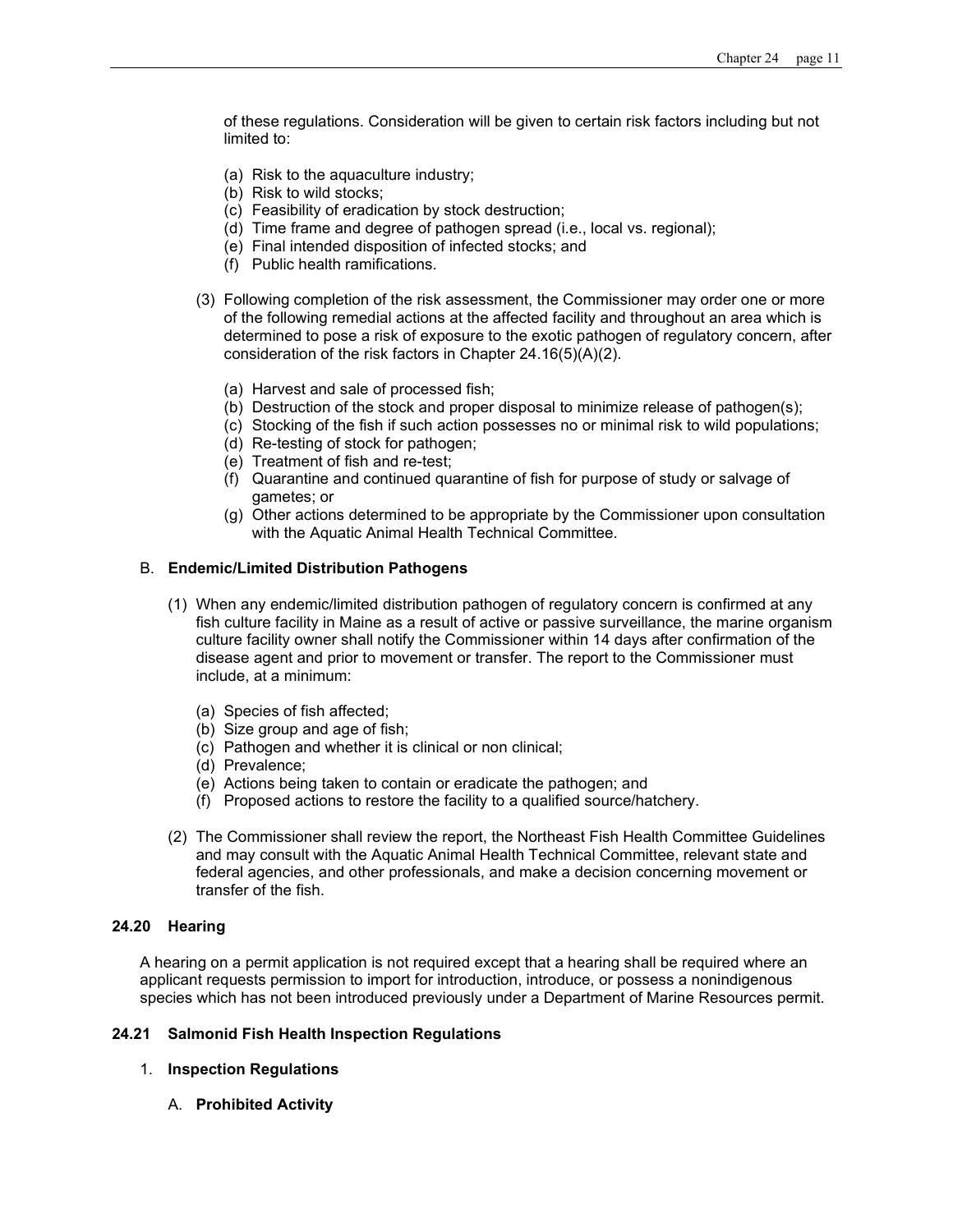(1) Except as provided in this subsection, it is unlawful to transfer salmonid finfish to any fish culture facility in Maine or stock salmonid finfish into the coastal waters of Maine that do not meet the requirements of these rules.

The Commissioner may, at his discretion and in consultation with the AAHTC, issue a permit to import or transfer finfish from sources or facilities that do not meet the requirements of these rules to an approved quarantine facility. Transfer from an approved quarantine facility, or a change in operation to that which is less biosecure, may be permitted if post-import testing provides satisfactory evidence of freedom from those pathogens of regulatory concern for which evidence of freedom was not satisfied at the time of import.

(2) No clinically diseased salmonid finfish shall be introduced into the coastal waters of Maine.

# B. **Definitions**

For the purposes of these rules the following terms have the following meanings in addition to the definitions in Chapter 24.01 and 24.16(1):

(1) **"Size Group"** means:

Size Group 1: Fish less than or equal to 4 cm in length, commonly referred to as fry. Size Group 2: Fish from 4 to 6 cm in length, commonly referred to as fingerlings. Size Group 3: Non-brood fishes greater than 6 cm in length, commonly referred to as yearlings/adults, which are not being held as broodstock.

Size Group 4: Reproductively mature fish used as broodstock.

#### C. **Compliance Reporting Requirements, Reporting and Permits**

# (1) **Inspections**

- (a) Any person wishing to import, possess, or sell salmonid finfish for the purposes of stocking into coastal waters of Maine shall provide a fish health inspection report stating that such finfish have been inspected for all pathogens of regulatory concern before a permit to engage in such activity is issued.
- (b) Live salmonid finfish taken from the wild shall be subject to isolation as defined in the Northeast Fish Health Committee Guidelines pending the completion of inspection procedures outlined in Chapter 24.21(1)(E) and the issuance of a fish health inspection report.
- (2) Any salmonid fish culture facility raising fish to be introduced into the coastal waters of Maine must submit the most current annual fish health inspection report on approved forms to the Department of Marine Resources prior to the sale and/or movement of such fish from the facility.
- (3) Except as provided in Chapter 24.21 (1)(A)(1), any person applying for a permit to import salmonid finfish into the State of Maine shall demonstrate that the finfish being imported are free from evidence of all pathogens of regulatory concern; and that the finfish are from a qualified source/hatchery. The Commissioner may prescribe additional fish health testing requirements for importation of salmonids or gametes into the State of Maine. A copy of the current approved transfer permit shall accompany the finfish during transfer.

Evidence of disease freedom for Ceratonova/Ceratomyxa shasta (ceratomyxosis), Myxobolus cerebralis (Whirling disease), and Tetracapsuloides byrosalmonae (PKD) may be considered satisfactory for meeting the requirements of a qualified source/hatchery, if importation will be in the form of embryos that have been iodine disinfected before and immediately after import, prior to the time of introduction to the waters of the receiving facility.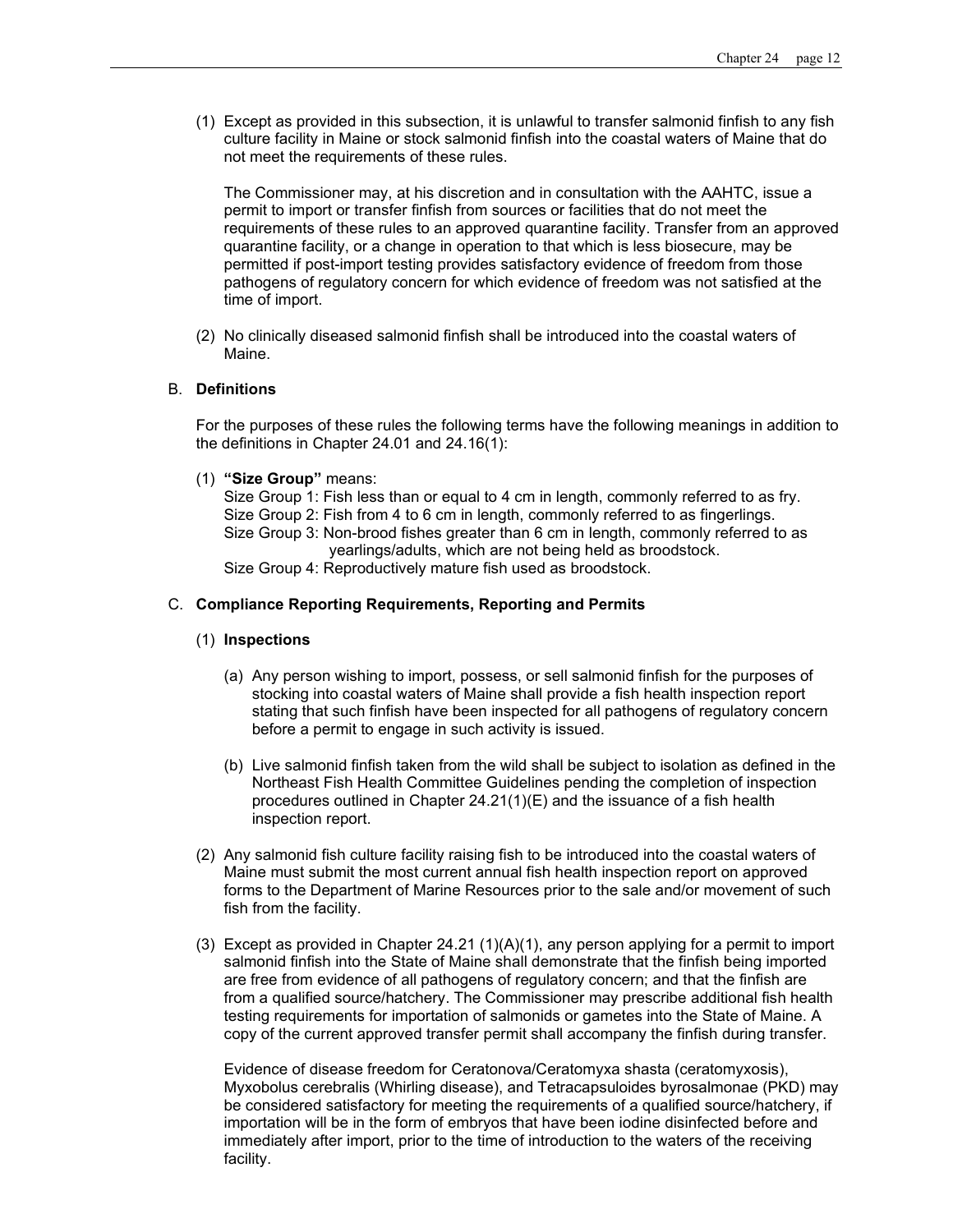- (4) Any person offering salmonid finfish for sale or transferring salmonid finfish to a source in Maine shall provide a current fish health inspection report to any customer or recipient of the fish. A copy of the current approved transfer permit shall accompany the finfish during transfer.
- (5) Salmonid finfish transferred for the purposes of immediate harvest for human consumption, or diagnostic inspection shall not be subject to the provisions of these rules. Salmonids harvested for the purposes of human consumption shall be harvested, handled, processed and transported using measures to minimize the introduction of infectious disease into Maine waters. The Aquatic Animal Health Technical Committee will serve as a technical resource in developing guidelines for biosecurity measures associated with harvesting, transport, and processing.
- (6) Salmonid finfish may not be transferred between marine net-pen facilities without a marine transfer permit.

|                                      | Spawning Broodstock<br><b>Production Stock</b>                             |                                                               |                                                         |                                                                            |  |                                                            |                                                     |  |  |
|--------------------------------------|----------------------------------------------------------------------------|---------------------------------------------------------------|---------------------------------------------------------|----------------------------------------------------------------------------|--|------------------------------------------------------------|-----------------------------------------------------|--|--|
|                                      | Size Group 4                                                               |                                                               | Size Group 1                                            |                                                                            |  | Size Groups 2 & 3                                          |                                                     |  |  |
| Inspection<br>Testing<br>Requirement | Exotic                                                                     | Endemic/<br>Limited<br>Distributio<br>n                       | Exotic                                                  | Endemic/<br>Limited<br><b>Distribution</b>                                 |  | Exotic                                                     | Endemic/Limited<br><b>Distribution</b>              |  |  |
| Active<br>Surveillance               | <b>VHSV</b><br><b>IHNV</b><br><b>ISAV-DEL</b>                              | <b>IPNV</b><br><b>BKD</b>                                     | <b>VHSV</b><br><b>IHNV</b><br><b>ISAV-DEL</b>           | <b>IPNV</b>                                                                |  | <b>VHSV</b><br><b>IHNV</b><br><b>WD</b><br><b>ISAV-DEL</b> | <b>BF</b><br><b>BR</b><br><b>IPNV</b><br><b>BKD</b> |  |  |
| Passive<br>Surveillance              | <b>OMV</b><br><b>CS</b><br><b>WD</b><br><b>PKD</b><br><b>SPDV</b><br>Other | <b>BF</b><br>BR.<br><b>ISAV-</b><br>HPR <sub>0</sub><br>Other | <b>OMV</b><br>CS.<br><b>PKD</b><br><b>SPDV</b><br>Other | <b>BF</b><br>BR<br><b>BKD</b><br><b>ISAV-</b><br>HPR <sub>0</sub><br>Other |  | <b>OMV</b><br>CS<br><b>PKD</b><br><b>SPDV</b><br>Other     | ISAV-HRP0<br>Other                                  |  |  |

# D. **Testing requirements for Pathogens of Regulatory Concern**

- E. **Inspection Procedure**: The following procedures shall be carried out by an inspector, as defined in these regulations.
	- (1) Qualified source/hatchery inspection: Except for approved quarantine facilities, those facilities which intend to serve as a qualified source/hatchery for import or transfer to other fish cultures facilities or that stock fish into the coastal waters of the State shall complete an inspection of all production lots at least annually.
	- (2) Fish health inspections shall be conducted at a time or times of the year conducive for the detection of pathogens and with regard to the age and size of fish and environmental conditions.
	- (3) A visual exam of all tanks/raceways to assess general health status shall be conducted during the annual inspection.
	- (4) Testing procedures for infectious agents shall be conducted according to requirements and methodologies approved by the Commissioner. Testing requirements for salmonids in the respective size groups shall be conducted according to Chapter 24.21(1)(D). For viral pathogens, the inspector shall test at the 95% confidence level, 5% prevalence per lot. For bacterial pathogens, the inspector shall test at 95% confidence level, 10%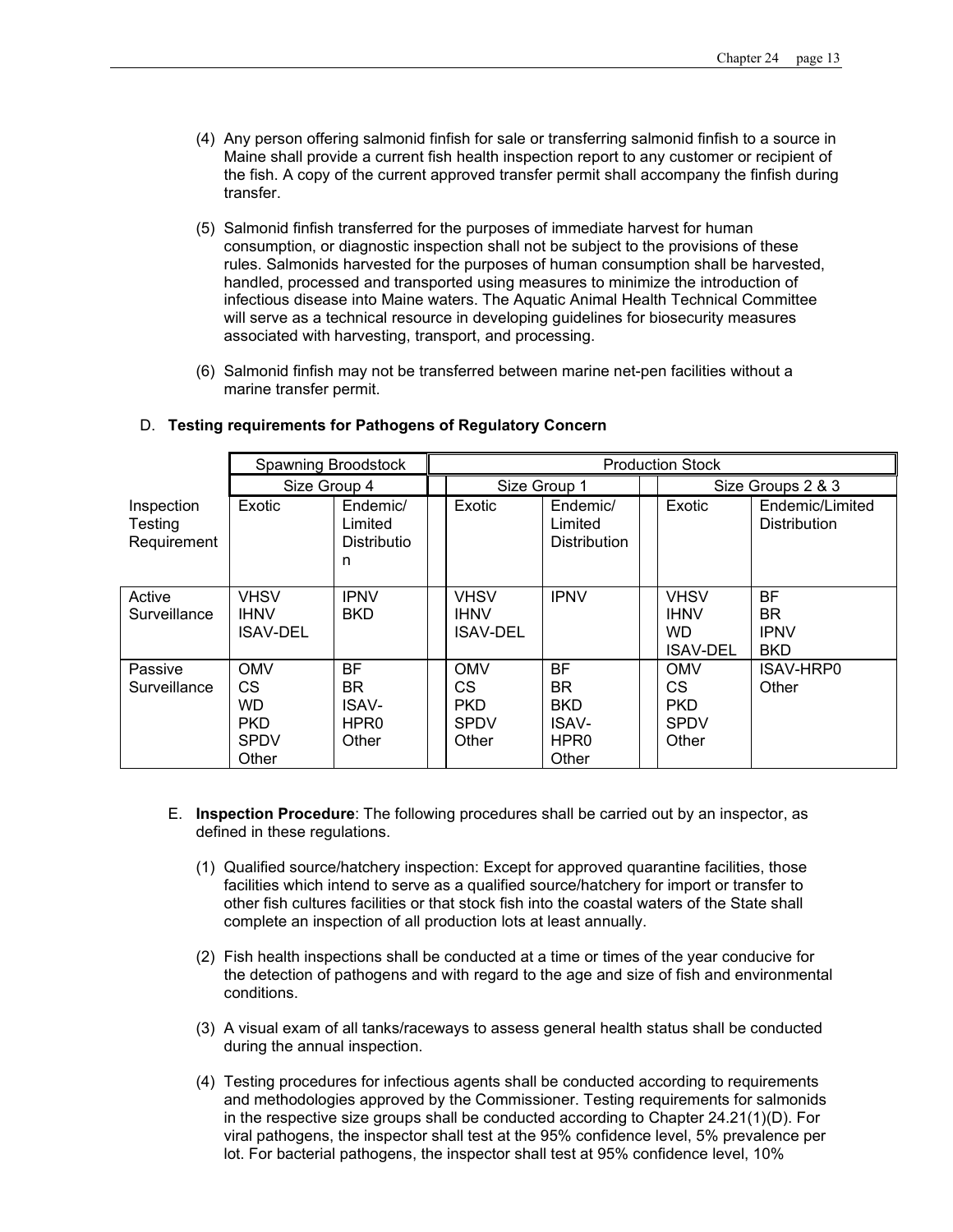prevalence per lot. In order to detect evidence of the agent of Whirling Disease, the inspector shall sample sixty fish per facility or per water supply, if the facility has more than one water supply*.* Samples examined for evidence of Whirling Disease shall be of the most susceptible species and ages of fish available. For example, select brook or rainbow trout over brown trout or coho salmon. Select fish at least 5 months old if possible, as referenced in the Blue Book. If bacterial pathogens are negative for 3 consecutive annual inspections, then sampling levels may drop to 20% assumed prevalence for as long as sampling continues to test negative.

- (5) Spawning Broodstock shall be tested within 30 days immediately before or after spawning for diseases of regulatory concern according to Chapter 24.21(1)(D).
	- (a) Reproductive fluids shall be sampled at the 100% level or lethal sampling at a 10% assumed prevalence up to a maximum of 30 fish and reproductive fluids a 2% assumed prevalence level. Reproductive fluids can be collected by trained facility personnel under the direction of the inspector using a specimen chain of custody form.
	- (b) Complete laboratory diagnostic testing (virology, bacteriology and parasitology) done on broodstock mortalities during a given year can be included if the lethal sampling option is chosen.

#### (6) **Sample size**:

(a) For viral and bacterial pathogens the number of samples to be collected from a given lot shall be based upon stratified random sampling which provides 95 percent confidence of detecting a pathogen with an assumed minimum prevalence of detectable infection of two to twenty percent as follows:

Minimum sample sizes for populations varying from 50 to infinity are as follows:

| 2%   | 5% | 10%    | 20% |
|------|----|--------|-----|
| Size | οf | Sample |     |
| 50   | 35 | 20     | 5   |
| 75   | 45 | 23     | 8   |
| 110  | 50 | 25     | 11  |
| 130  | 55 | 26     | 13  |
| 140  | 55 | 27     | 14  |
| 140  | 55 | 27     | 14  |
| 145  | 60 | 27     | 15  |
| 145  | 60 | 27     | 15  |
| 150  | 60 | 30     | 15  |
|      |    |        |     |

The above sample sizes are the minimum number of fish to be tested and in situations where pathogens are suspected, additional samples shall be taken at the discretion of the fish health inspector. The method of collecting subsamples from rearing units to obtain a representative sample is left to the discretion of the inspector.

- (b) Inspections shall be performed and samples collected by the inspector or a person working under his/her supervision. The inspector is responsible for all work performed.
- (c) Pathogens as described in Chapter 24.21(1)(D) detected by passive surveillance between annual fish health inspections must be reported by the marine fish culture facility owner to the Commissioner at the time of inspection.
- (d) Upon completion of the annual inspection of the fish culture facility, an inspection report will be issued to the marine fish culture facility owner or operator and the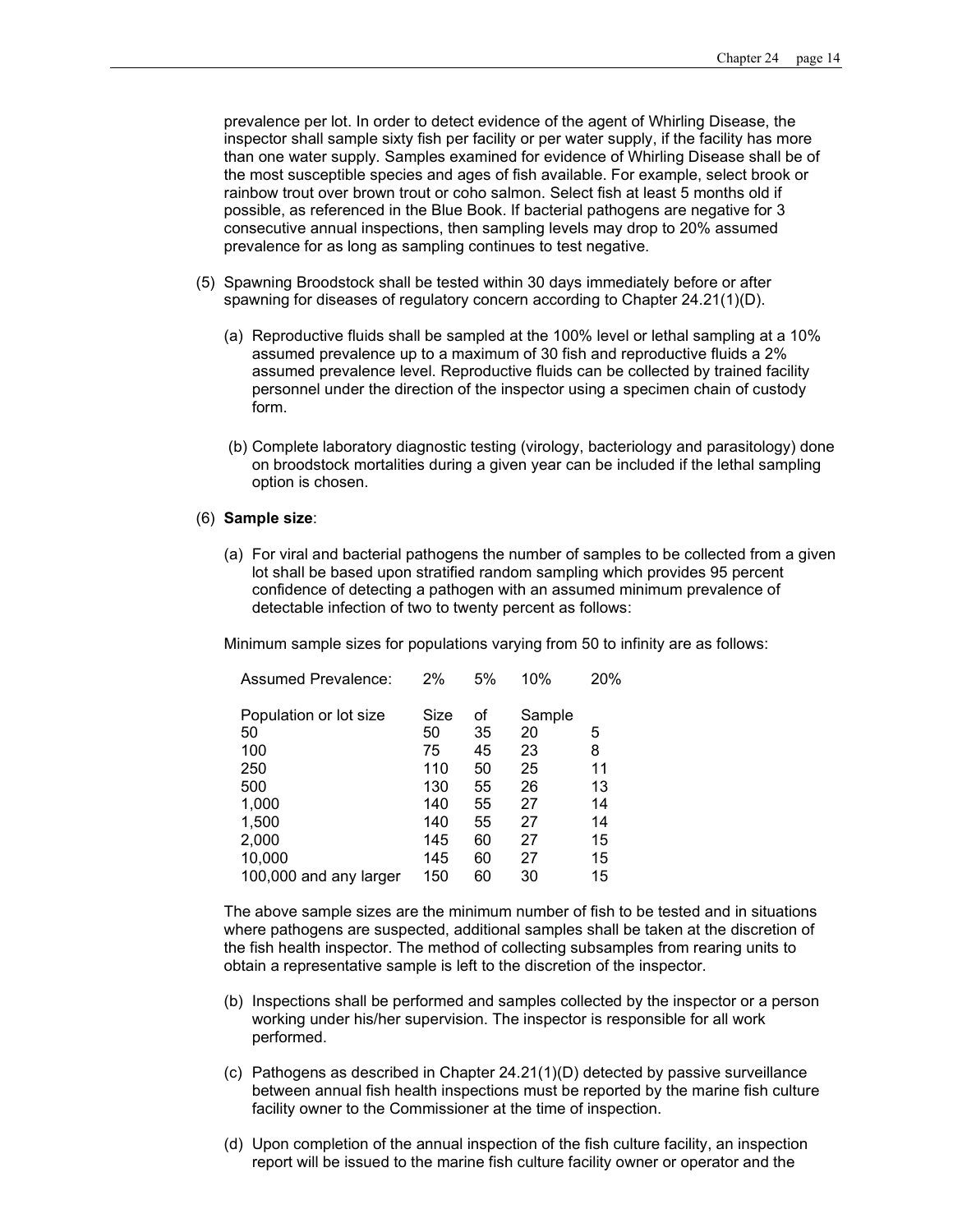Commissioner*.* Upon receipt of the inspection report, the Department will review the report and may issue a transfer permit if the report meets the standards outlined in these rules.

- (e) Lots of finfish received from qualified sources/hatcheries will not invalidate that fish culture facility's annual inspection status.
- (f) Lots of fish finfish received from sources other than qualified sources/hatcheries that do not comply with Chapter 24.21(1)(C)(1) will invalidate the receiving fish culture facility's annual inspection status.

# F. **Pathogen list for Salmonids**

| 1. |              | Exotic pathogens include:                                                                                                                       |
|----|--------------|-------------------------------------------------------------------------------------------------------------------------------------------------|
|    | <b>IHNV</b>  | Infectious Hematopoietic Necrosis Virus                                                                                                         |
|    | <b>VHSV</b>  | Viral Hemorrhagic Septicemia Virus                                                                                                              |
|    | <b>OMV</b>   | Oncorhynchus masou Virus                                                                                                                        |
|    | WD.          | Whirling Disease (Myxobolus cerebralis)                                                                                                         |
|    | CS.          | Ceratomyxosis (Ceratomyxa shasta)                                                                                                               |
|    | <b>PKD</b>   | Proliferative Kidney Disease (PKX unclassified myxozoan)                                                                                        |
|    | ISAV-DEL     | Infectious Salmon Anemia Virus                                                                                                                  |
|    | <b>SPDV</b>  | Salmonid Pancreatic Disease Virus                                                                                                               |
|    | <b>OTHER</b> | Any agent not detected in Maine as of the effective date of these rules that<br>produces a cytopathic effect in cell culture during inspection. |
|    | ISAV HPR0.   | 2. Endemic/Limited Distribution pathogens include:<br>Infectious Salmon Anemia Virus (non-deleted variants)                                     |

| <b>ISAV HPRO</b> | Infectious Salmon Anemia Virus (non-deleted variants) |
|------------------|-------------------------------------------------------|
| $1$ man $1$      | Infosticus Denoncetic Nooneeig Vinus                  |

| <b>IPNV</b> | Infectious Pancreatic Necrosis Virus                  |
|-------------|-------------------------------------------------------|
| -BKD        | Bacterial Kidney Disease (Renibacterium salmoninarum) |
| -RF         | Furunculosis (Aeromonas salmonicida)                  |
| -BR         | Enteric Redmouth (Yersinia ruckeri)                   |
|             |                                                       |

OTHER Any agent that produces a cytopathic effect in cell culture during inspection.

#### G. **Special Salmonid Fish Health Inspection Regulations Relating to ISAV**

#### (1) **Affected Facilities**

All marine salmonid finfish net pen culture facilities (finfish facilities), located within the coastal waters of the State of Maine, are subject to the requirements of this subsection. These requirements are in addition to the other requirements of Chapter 24.21.

# (2) **Mandatory surveillance and reporting**

All holders of finfish aquaculture leases, or their designees, shall comply with these surveillance and reporting requirements. For those leaseholders that are participating in a United States Department of Agriculture (USDA) voluntary ISA control program, where conflicts exist between these rules and voluntary ISA control program standards or rules the USDA standards or rules shall govern.

#### (a) **Surveillance**

Surveillance for Infectious Salmon Anemia Virus (ISAV) in accordance with this subsection (24.21(1)(G)) shall be conducted by inspectors designated by the Maine Department of Marine Resources. All analytical tests shall be completed within 14 days of the date of sampling and records made available to the Department upon request. All samples must have a clear written chain of custody from the inspector to the accredited analytical laboratory conducting the tests.

# (b) **Testing procedures**

(i) Level of Surveillance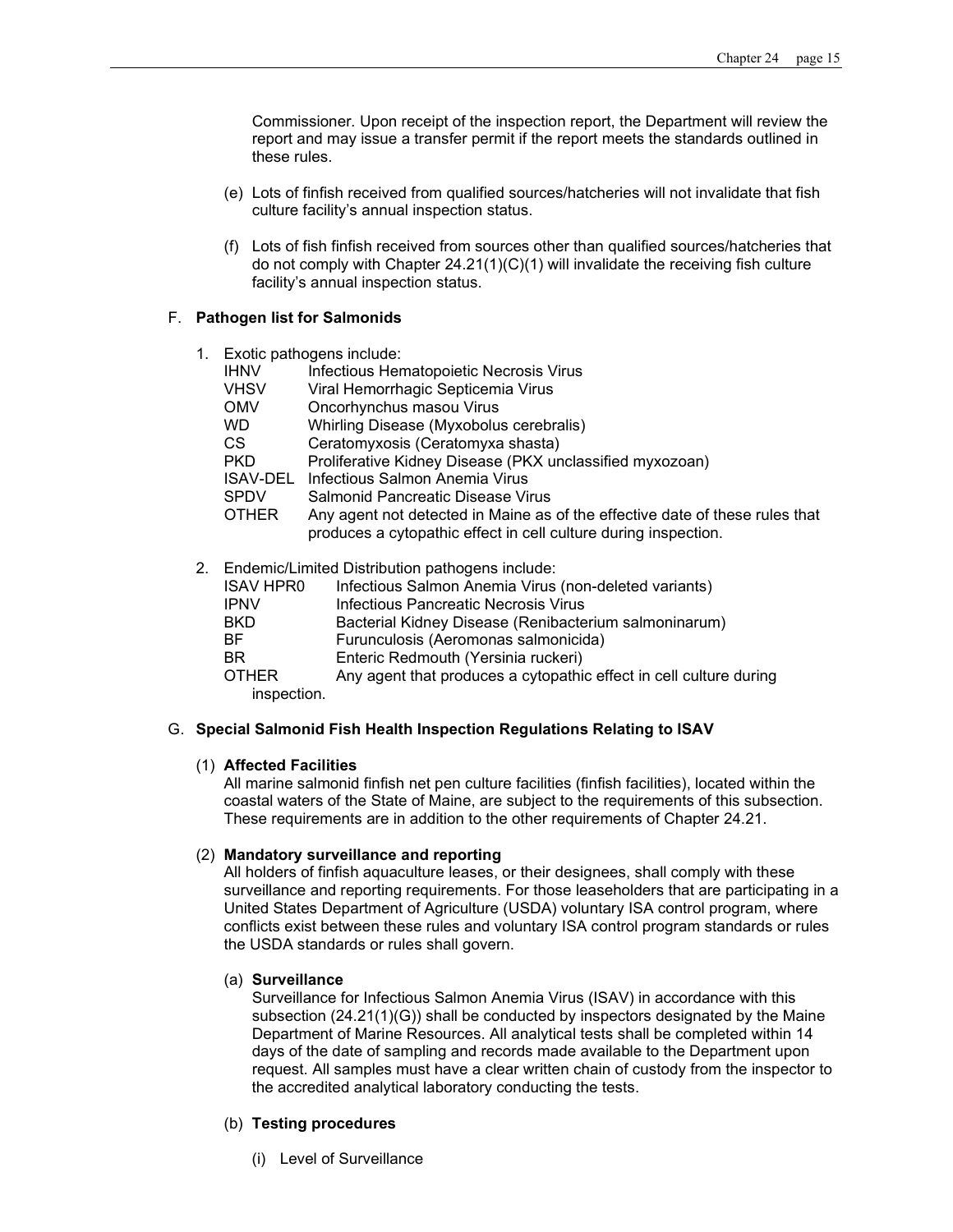The level of surveillance shall be consistent with the most recent available version of the United States Department of Agriculture, Animal and Plant Health Inspection Service's "Infectious Salmon Anemia Program Standards" (ISA Standards). Sampling must be conducted monthly for all active salmonid facilities. The Commissioner may authorize an alternative sampling protocol where conditions warrant.

The Commissioner may require more frequent testing for specific finfish facilities if a suspected positive case of ISAV is detected.

#### (ii) **Sample Classification**

Reverse transcriptase polymerase chain reaction (RT-PCR) shall be the primary screening diagnostic test utilized to detect the presence of ISAV. Indirect fluorescence antibody test (IFAT) impression smears will be acetone-fixed and archived. IFAT slides corresponding to any tissue sample testing positive by RT-PCR will subsequently be tested. Classification of samples with respect to ISAV detection shall conform to the ISA Standards. In the event of a positive ISAV diagnostic procedure, diagnostic tests to resolve the classification of suspect or unconfirmed samples using material from the positive tests or remaining sample material must be initiated within 24 hours of any positive diagnostic procedure. Viral culture is required using fish collected during a 7-day reinspection for suspect finfish facilities. Genetic sequencing may be warranted following RT-PCR positive findings. The Commissioner may require specific tests as necessary to resolve the classification of suspect or unconfirmed samples.

# (c) **Completion and submission of results**

Surveillance results, regardless of whether ISAV was detected (positive or negative results), shall be reported in written form via email, fax or hand-delivery to the Department, within 24 hours of their completion. Each report shall include, at a minimum: Inspector's name, date sampled, DMR lease site identification code, pen(s) sampled, year class status of salmonids on the site, size group, name of the lab conducting each analysis, the analytical test(s) used, and copies of original laboratory test results.

#### (d) **Transfer permits**

All transfer permit requests (Chapter 24.16(1)(H)(4 and 5)) must include the most current ISAV status and a date of that status for the finfish facility to which the fish are to be transferred.

Marine to marine transfers are prohibited, unless an exemption is provided for on a case-by-case basis by the Commissioner. Exemptions shall only be granted for unusual circumstances that do not increase the likelihood of ISAV transmission between finfish facilities.

#### (e) **Participation**

Participation shall be in the USDA ISA surveillance and monitoring program, unless the Commissioner reviews and approves a company ISA surveillance or indemnification program.

#### (3) **Consequences / Action Plan**

Following a confirmed positive case of ISAV, the Commissioner shall take action according to Chapter 24.16(5)(A) Exotic Diseases. This action plan shall include remedial action(s) including further diagnostic procedures. In the Commissioner's sole discretion, remedial action requirements may be based on the facility's existing ISAV action plan.

#### H. **Restrictions on Vessel & Equipment Movement**

#### (1) **Affected Vessels and Equipment**

This subsection applies to all vessels, service equipment and net pens utilized to conduct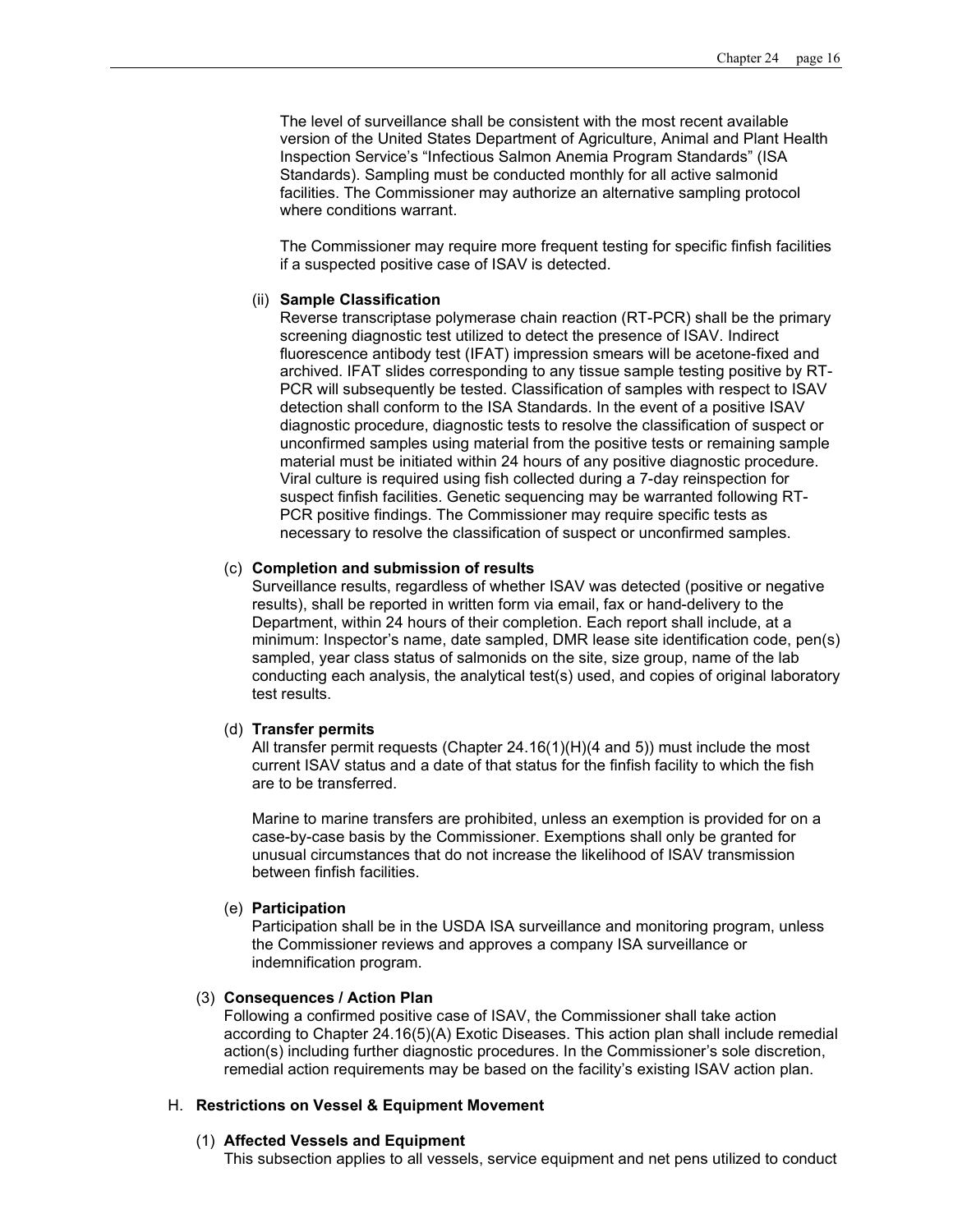finfish aquaculture operations and activities including, but not limited to harvest boats, well boats, personnel transport vessels, dive and mortality-handling vessels, and feed transport barges. It does not apply to recreational or commercial vessels not engaged in aquaculture.

#### (2) **Biosecurity Audits & Disinfection Protocols**

All vessels, service equipment and net pens involved in aquaculture activities will be required to undergo an initial biosecurity audit by persons authorized by the Department when they are put into operation. Biosecurity audits, including timely follow-ups if needed to verify compliance with the initial audit's findings, shall be undertaken on a semi-annual basis in Marine Fish Health Zone, Area 1 and annually outside of Area 1. An initial audit must take place within 30 days of the first day of operation.

Authorized auditors have the authority to specify remedial action for deficiencies revealed in an initial audit. The Commissioner shall determine whether sufficient remedial action was taken by the marine net-pen facility owner after reviewing the initial and follow-up audit results.

All completed initial and follow-up audits shall be placed on file with the Department no later than 30 days following their completion. In order to be deemed acceptable, audits conducted in Canada must be signed by either the appropriate provincial authorities or an accredited veterinarian.

All vessels, service equipment, and net pens involved in aquaculture must be routinely disinfected according to the disinfection protocols established in the ISA Standards (most recent available edition).

#### (3) **Aquaculture Vessel, Service Equipment, and Net Pen Movement Restricted**

Vessels, service equipment and net pens are prohibited from traveling west of the restricted area (Chapter 24.21(1)(H)(5)) unless exempted under Chapter 24.21(1) (H)(5)(a). Vessels, service equipment and net pens located outside the restricted area are prohibited from traveling into or through the restricted area unless exempted under Chapter 24.21(1)(H)(5)(a).

Vessels, service equipment and net pens are not prohibited from moving between the restricted area and Canadian waters, provided they do not travel west of the restricted area in order to do so.

However, there can be no movement of vessels, service equipment or net pens between either confirmed or suspected ISA or ISAv positive sites or bay management areas and Maine finfish aquaculture facilities without an authorization as described below.

All vessel operators shall maintain a log that clearly indicates all transit points of the vessel, including aquaculture site locations and bay management areas, disease status of the aquaculture site locations and bay management areas when known, and dates of all transit points. This log shall also include the date and manner of all disinfections conducted of the vessel.

At the Department's request, the log shall be submitted to the Department prior to entering the restricted zone defined below in Chapter 24.21(1)(H)(5) in order that the Department may verify the log information and the disease status of any of the sites or bay management areas with the appropriate authorities.

Pending review of the log, no vessel may enter the restricted zone as defined below in Chapter 24.21(1)(H)(5). After review of the log, vessels, service equipment, or net pens determined to have tended or visited any sites or bay management areas designated as being either confirmed or suspect for the presence of ISA or ISAv shall be subject to a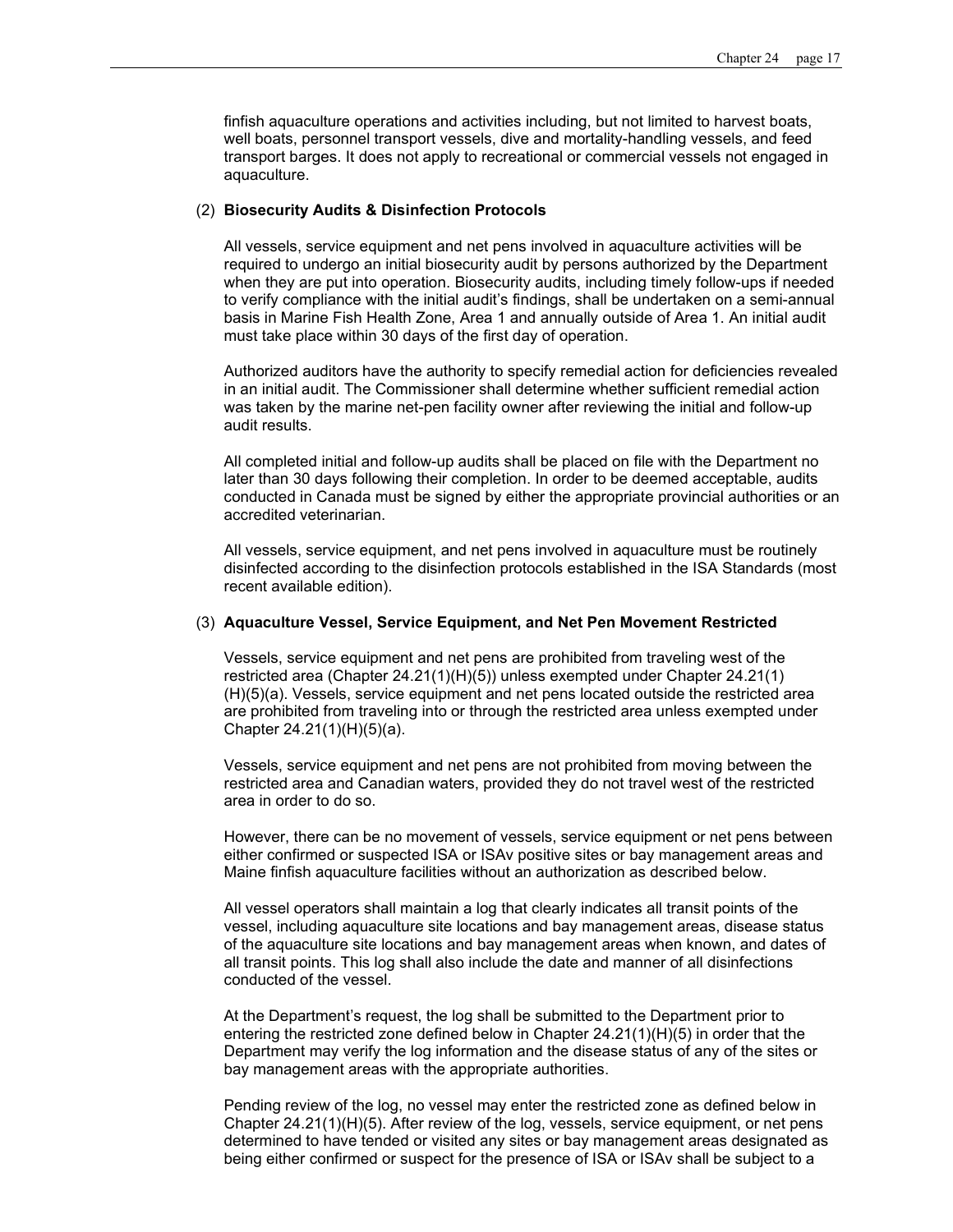required disinfection which may include below the waterline disinfection. For those vessels that have transited through a confirmed or suspect bay management area, the Department shall consider the specific routes and the present status of each site within the bay management area in determining the required disinfection.

Fish harvested as a result of an eradication order or from an aquaculture site designated as Category 2, 3, 4, or 5 as described in the United States Department of Agriculture's, Animal Plant Health Inspection Service's "Infectious Salmon Anemia Program Standards" (most recent available edition) or sites or bay management areas designated as confirmed or suspect by the Department for ISA or ISAV shall not be transported into or out of the restricted area by vessel unless authorized by the Department.

Such authorization shall require a risk evaluation be conducted by the Department and a complete disinfection and transit plan be approved by the Department prior to any transport of harvested fish.

#### (4) **Prohibition on net movement between sites**

Nets shall not be moved between finfish facilities. The movement of nets from finfish facilities to on-shore cleaning facilities is allowed provided the nets are contained.

# (5) **Restricted Area**

These regulations apply to all vessels, service equipment and net pens utilized to conduct finfish aquaculture operations and activities located in Marine Fish Health Zone, Area 1 (Chapter 24.01(18)(A)).

#### (a) **Exemptions**

Vessels, service equipment and net pens having undergone an initial and follow-up biosecurity audits maintained on a semi-annual basis, by a person authorized by the Commissioner, may be granted an exemption to the movement restrictions following approval by the Commissioner. Exemption requests must include biosecurity audit results, including any follow-up audit and be submitted by the vessel owner or operator to the Commissioner in writing, see contact information above under Chapter 24.21(1)(G)(2)(f). An exemption document must be available for inspection on an exempted vessel, service equipment and net pens at all times and displayed according to the Commissioner's instructions.

# **24.23 Salmon Racks Prohibited**

It is unlawful to introduce into the coastal waters of Maine any dead salmonid fish species or salmon remains, parts or viscera.

#### A. **Exception**.

This section shall not apply to commercially prepared salmon eggs used for bait.

#### **24.30 Marine Fish Health Inspection Regulations**

#### 1. **Prohibited Activity**

A. Except as provided in this subsection, it is unlawful to transfer marine finfish to any fish culture facility in Maine or stock marine finfish into the coastal waters of Maine that do not meet the requirements of these rules.

The Commissioner may, at his discretion and in consultation with the AAHTC, issue a permit to import or transfer finfish from sources or facilities that do not meet the requirements of these rules to an approved quarantine facility. Transfer from an approved quarantine facility or a change in operation to that which is less biosecure, may be permitted if post-import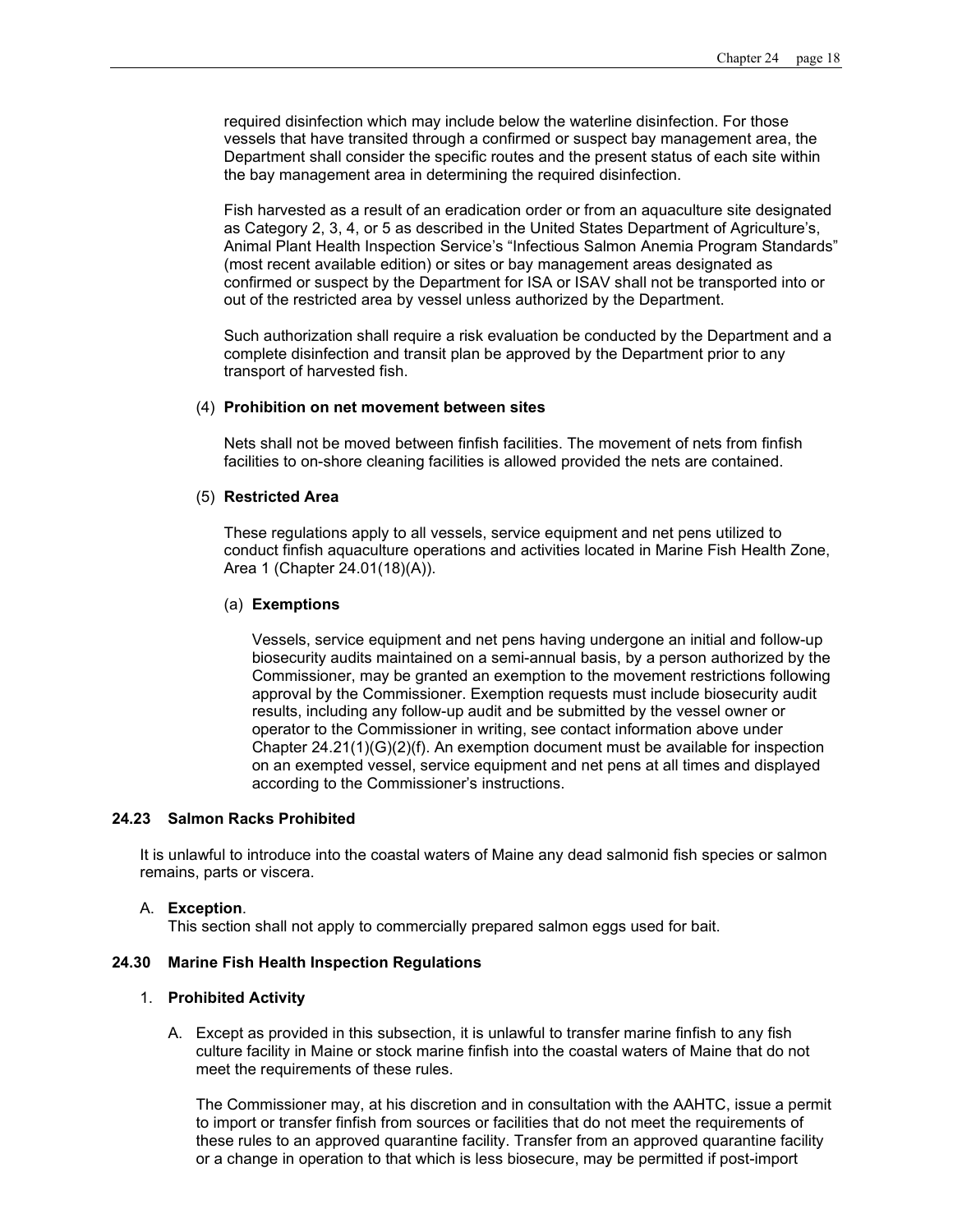testing provides satisfactory evidence of freedom from those pathogens or regulatory concern for which evidence of freedom was not satisfied at the time of import.

B. No clinically diseased finfish shall be introduced into the coastal waters of Maine.

### 2. **Definitions**

For the purposes of these rules the following terms have the following meanings:

### A. **Broodstock Sources**:

- (1) **"Wild Caught Broodstock"** means fish that are removed from the coastal waters and transferred to a land-based culture facility for use as broodstock.
- (2) **"Hatchery-based Broodstock"** means fish that originate from and never leave a culture facility, and are selected to become broodstock.
- (3) **"Marine-site Cultured Broodstock"** means fish that are cultured in the coastal waters and spawned in the coastal waters or transferred to a land-based culture facility for use as broodstock.

### 3. **Compliance Reporting Requirements, Reporting and Permits**

### A. **Inspections**

- (1) Any person wishing to import, possess, or sell marine finfish for the purposes of stocking into coastal waters of Maine shall provide a fish health inspection report stating that such finfish have been inspected for all diseases of regulatory concern before a permit to engage in such activity is issued.
- (2) Marine finfish taken from the wild shall be subject to quarantine, in a facility approved by DMR, for at least 90 days pending the completion of inspection procedures and the issuance of a fish health inspection report. Any mortality that occurs during collection or transport and a representative sample of the finfish should be selected during the movement event for testing as prescribed for size group 2 of the relevant species.
- B. Any fish culture facility raising finfish to be introduced into the coastal waters of Maine must submit the most current annual fish health inspection report on approved forms to the Department of Marine Resources prior to the sale and/or movement of such finfish from the facility.
- C. Except as provided in Chapter 24.30(1)(A), any person applying for a permit to import marine finfish into the State of Maine shall demonstrate that the finfish being imported are free from evidence of all diseases of regulatory concern, and originate from a qualified source/hatchery. The Commissioner may prescribe additional fish health testing requirements for importation of finfish into the State of Maine. A copy of the current approved transfer permit shall accompany the finfish during transfer.
- D. Any person offering finfish for sale or transferring finfish to a source in Maine shall provide a current fish health inspection report to any customer or recipient of the fish. A copy of the current approved transfer permit shall accompany the finfish during transfer.
- E. Finfish transferred for purposes of immediate harvest for human consumption, or diagnostic inspection shall not be subject to the provisions of these rules. Finfish harvested for the purposes of human consumption shall be harvested, handled, processed and transported using measures to minimize the introduction of infectious disease into Maine waters. The Aquatic Animal Health Technical Committee will serve as a technical resource in developing guidelines for biosecurity measures associated with harvesting, transport and processing.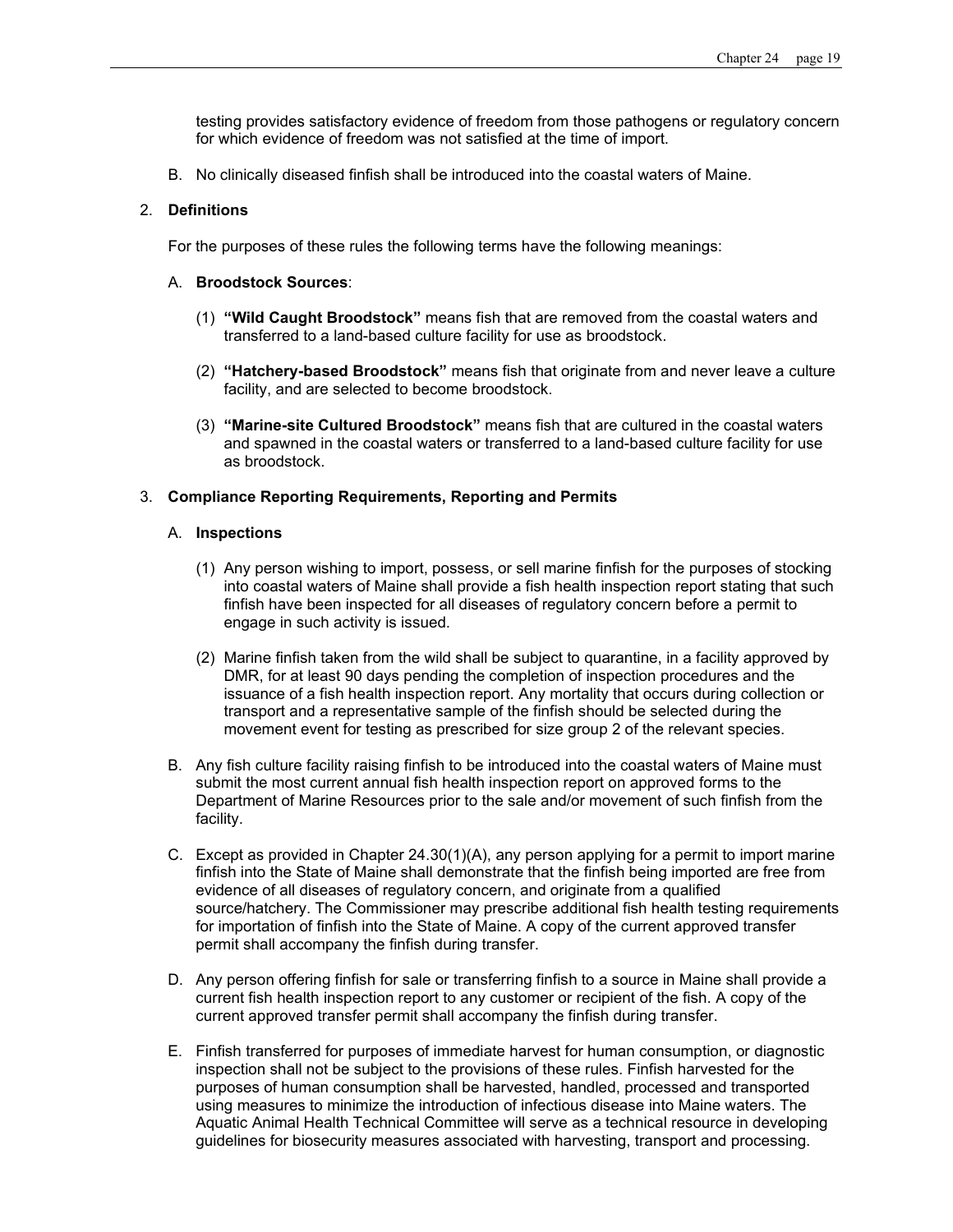F. Finfish may not be transferred between marine net-pen facilities without a marine transfer permit.

# 24.32 **Gadids (Fish in the family Gadidae)**

- A. **"Production stock"** means Gadid fish of size groups 1, 2 and 3.
- B. **"Size Groups"** means:

"Size Group 1": Larval period and juvenile size range of ≤ 4 cm in length. "Size Group 2": Juvenile ≥ 4 cm in length and yearlings. "Size Group 3": Production fish greater than one year old. "Size group 4": Fish set aside to be used as broodstock upon maturity.

# 2. **Pathogen list for Gadids**

A. Exotic pathogens include:

| <b>IHNV</b>     | Infectious Hematopoietic Necrosis Virus                                      |
|-----------------|------------------------------------------------------------------------------|
| <b>VHSV</b>     | Viral Hemorrhagic Septicemia Virus                                           |
| <b>ISAV-DEL</b> | Infectious Salmon Anemia Virus (HPR-deleted variants)                        |
| <b>GID</b>      | Francisella species - granulomatous inflammatory disease                     |
| $LaO2\beta$     | Listonella (Vibrio) anguillarum serotype and 02 beta                         |
| <b>OTHER</b>    | Any agent not detected in Maine as of the effective date of these rules that |
|                 | produces a cytophathic effect in cell culture during inspection.             |

# B. Endemic/Limited Distribution pathogens include:

|              | Ligorito, Limitod Diothodion pathogono inolado.                                |
|--------------|--------------------------------------------------------------------------------|
| <b>IPNV</b>  | Infectious Pancreatic Necrosis Virus                                           |
| ISAV-HPR0    | Infectious Salmon Anemia Virus (HPR-deleted variants)                          |
| BF.          | Furunculosis (Aeromonas salmonicida) typical and atypical                      |
| Nodavirus:   | VERV (viral encepathalopathy and retinopathy) or also referred to as VNNV      |
|              | (viral nervous necrosis virus)                                                 |
| Loma         | Loma branchialis (syn. L. morhua.)                                             |
| <b>OTHER</b> | Any agent that produces a cytopathic effect in cell culture during inspection. |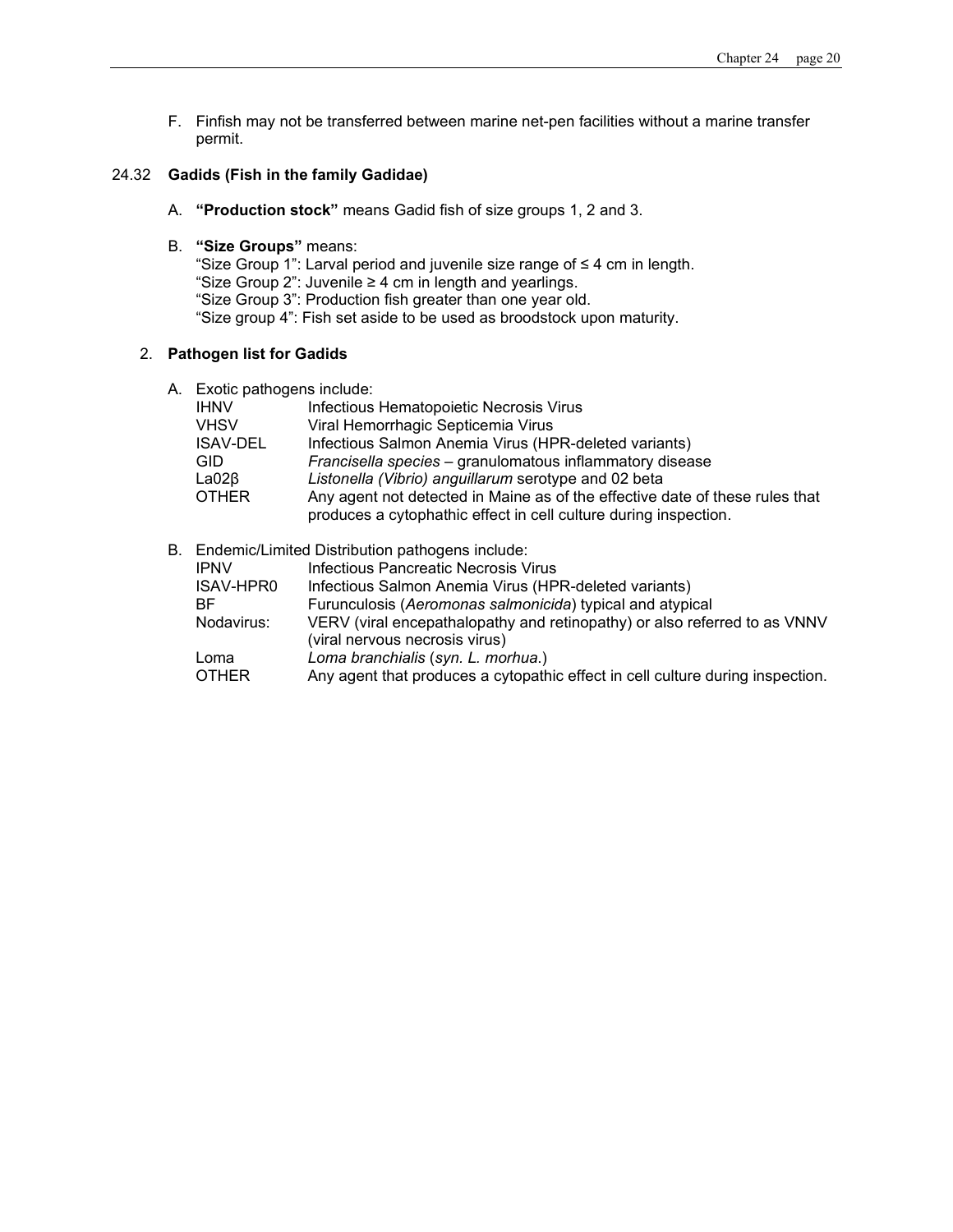|                                     | Marine Site and<br>Hatchery-based<br><b>Broodstock</b>                           |                                                                                                     | <b>Wild Caught Broodstock</b>                                                       |                                                                                            | <b>Production Stock</b>                                  |                                                         |                                                                                  |                                                      |
|-------------------------------------|----------------------------------------------------------------------------------|-----------------------------------------------------------------------------------------------------|-------------------------------------------------------------------------------------|--------------------------------------------------------------------------------------------|----------------------------------------------------------|---------------------------------------------------------|----------------------------------------------------------------------------------|------------------------------------------------------|
|                                     |                                                                                  | Size Group 4                                                                                        | Size Group 4                                                                        |                                                                                            | Size Group 1                                             |                                                         | Size Groups 2 & 3                                                                |                                                      |
| Inspection<br>Testing<br>Requiremen | Exotic                                                                           | Endemic/Li<br>mited<br><b>Distribution</b>                                                          | Exotic                                                                              | Endemic/Li<br>mited<br><b>Distribution</b>                                                 | Exotic                                                   | Endemic/Li<br>mited<br><b>Distribution</b>              | Exotic                                                                           | Endemic/Li<br>mited<br><b>Distribution</b>           |
| Active<br>Surveillance              | <b>VHSV</b><br><b>IHNV</b><br><b>ISAV-</b><br><b>DEL</b><br>$LaO2\beta$<br>Other | <b>BF</b><br><b>IPNV</b><br><b>Nodavirus</b><br>Loma<br>Histology<br>for General<br><b>Baseline</b> | <b>Biosecurity</b><br>audits<br>quarterly                                           |                                                                                            | <b>VHSV</b><br><b>IHNV</b><br><b>ISAV-</b><br><b>DEL</b> | <b>IPNV</b><br>Nodavirus<br>Other                       | <b>VHSV</b><br><b>IHNV</b><br><b>ISAV-</b><br><b>DEL</b><br>$LaO2\beta$<br>Other | <b>BF</b><br><b>IPNV</b><br><b>Nodavirus</b><br>Loma |
| Passive<br>Surveillance             | <b>GID</b><br>Other                                                              | <b>ISAV-</b><br>HPR <sub>0</sub><br>Other                                                           | <b>VHSV</b><br><b>IHNV</b><br><b>ISAV-DEL</b><br>Other<br><b>GID</b><br>$LaO2\beta$ | <b>Nodavirus</b><br><b>IPNV</b><br>ISAV-<br>HPR <sub>0</sub><br><b>BF</b><br>Loma<br>Other | $LaO2\beta$<br><b>GID</b><br>Other                       | <b>BF</b><br>ISAV-<br>HPR <sub>0</sub><br>Loma<br>Other | <b>GID</b><br>Other                                                              | <b>ISAV-</b><br>HPR <sub>0</sub><br>Other            |

# 3. **Testing Requirements for Pathogens of Regulatory Concern**

- 4. **Inspection Procedure**: The following procedures shall be carried out by an inspector, as defined in these regulations.
	- A. Qualified source/hatchery inspection: Except for approved quarantine facilities, those facilities which intend to serve as a qualified source/hatchery for import or transfer to other fish cultures facilities or that stock fish into the coastal waters of the State shall complete an inspection of each production lot at least annually. Lot inspections may occur at different times of the year, as long as all lots are tested at least once every twelve months. Inspection of a lot should occur within 4 months prior to a proposed transfer date.

When a lot of fish which has only had partial pathogen screening due to small size at the time of testing is to be moved from the premises, and the fish have attained a sufficient size to allow testing for a complete range of pathogens, then additional testing to complete an overall pathogen screening of a production lot before transfer should be completed.

- B. Fish health inspections shall be conducted at a time or times of the year conducive for the detection of pathogens and with regard to the age and size of fish and environmental conditions.
- C. A visual exam of all tanks/raceways to assess general health status shall be conducted during the annual inspection.
- D. Testing procedures for infectious agents shall be conducted according to requirements and methodologies approved by the Commissioner. Testing requirements for Gadids in the respective size groups shall be conducted according to Chapter 24.32(1)(C). For viral and bacterial pathogens, the inspector shall test at the 95% confidence level by isolation procedures, 5% prevalence per lot. For Nodavirus, a viral agent, the inspector shall test 10% of lethally sampled larvae or fish via RT-PCR. For Loma, general parasitology, and baseline histology, the inspector shall test at the 95% confidence, 20% assumed prevalence level per lot.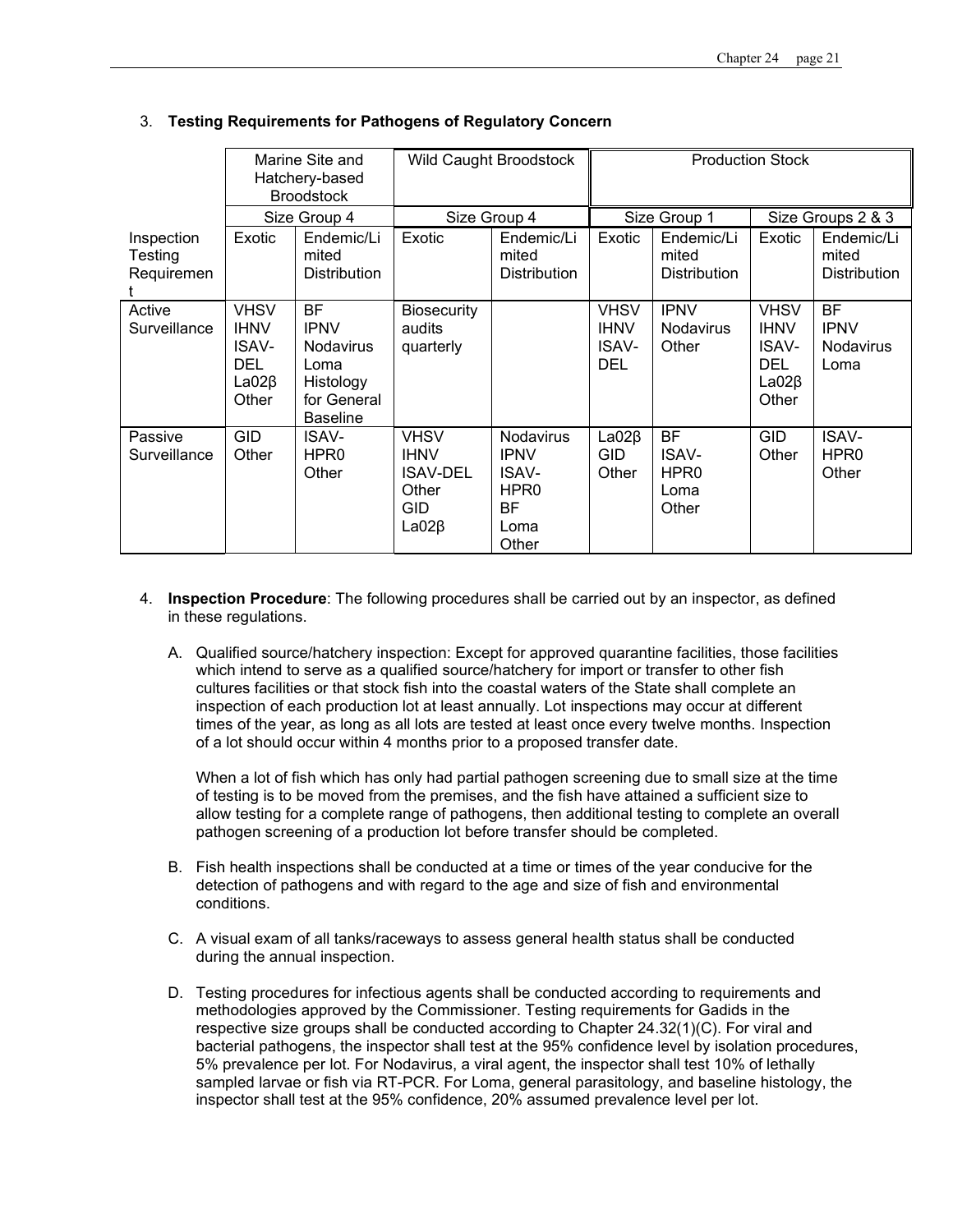- E. Spawning Broodstock shall be tested within 30 days immediately before or after spawning for diseases of regulatory concern according to Chapter 24.32(1)(C).
	- (1) Reproductive fluids shall be sampled at the 100% level or lethal sampling at the 10% prevalence up to a maximum of 30 fish per lot and reproductive fluids at the 2% prevalence level. Reproductive fluids can be collected by trained facility personnel under the direction of the inspector using a specimen chain of custody form.
	- (2) If neither the lethal sampling option nor reproductive fluid sampling options are appropriate for a facility with limited, valuable broodstock, then to eliminate lethal sampling of brood, the facility must:
		- (a) Maintain the broodstock in a physically separated or isolated room or building from production lots with restricted entry and a documented biosecurity plan in place. The biosecurity plan and the facility must be available for veterinary review during inspections.
		- (b) Individually identify brood fish by means of a permanent tag or other marking device.
		- (c) For wild-caught broodstock, sample progeny as part of routine facility inspections. Results of this testing as well as the testing of a representative sample at the time of initial movement, as descried in Chapter  $24.30(3)(A)(2)$ , will be applied toward the broodstock health history.
		- (d) For hatchery-based brood fish, lethal sampling to continue testing history should come from other fish from the same lot of production fish not being used for brood.
		- (e) For broodstock selected from marine net-pen facilities, lethal sampling at the time the fish are introduced to a land based facility is required, including all testing as outlined for size group 2, and will include additional bacterial testing to include screening for *Francisella species*. Fish must be held in an approved quarantine facility for the first 6 weeks after introduction to the facility, and any mortalities must be tested as described for marine site broodstock above.
	- (3) Complete laboratory diagnostic testing (virology, bacteriology and parasitology) done on broodstock mortalities during a given year should be included for either lethal or nonlethal sampling options.

#### F. **Sample size**:

(1) For viral and bacterial pathogens the number of samples to be collected from a given lot shall be based upon stratified random sampling which provides 95 percent confidence of detecting a pathogen with an assumed minimum prevalence of detectable infection of two to twenty percent as follows:

Minimum sample sizes for populations varying from 50 to infinity are as follows:

| Assumed Prevalence:    | 2%   | 5% | 10%    | 20% |
|------------------------|------|----|--------|-----|
| Population or lot size | Size | of | Sample |     |
| 50                     | 50   | 35 | 20     | 5   |
| 100                    | 75   | 45 | 23     | 8   |
| 250                    | 110  | 50 | 25     | 11  |
| 500                    | 130  | 55 | 26     | 13  |
| 1,000                  | 140  | 55 | 27     | 14  |
| 1,500                  | 140  | 55 | 27     | 14  |
| 2,000                  | 145  | 60 | 27     | 15  |
| 10,000                 | 145  | 60 | 27     | 15  |
| 100,000 and any larger | 150  | 60 | 30     | 15  |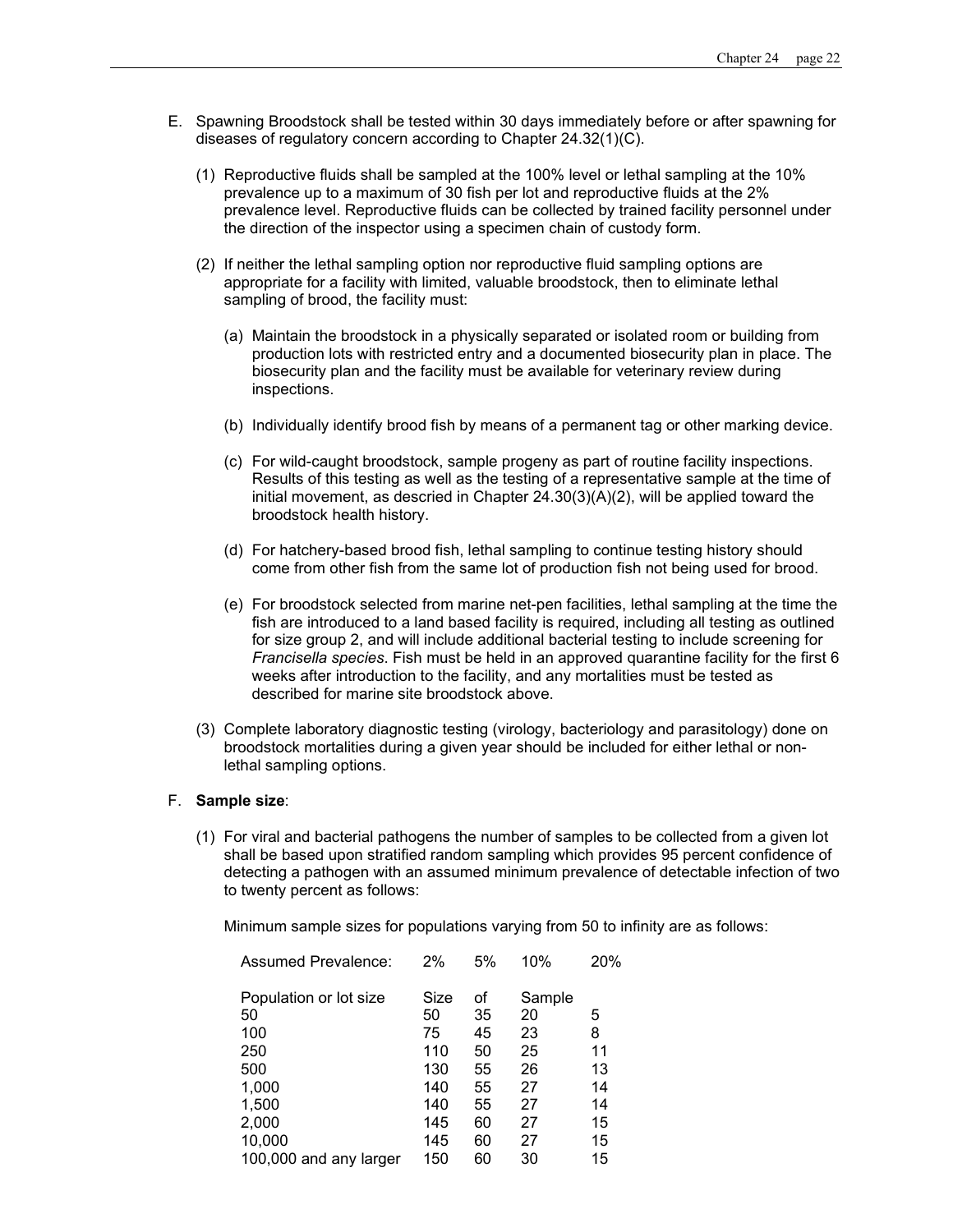The above sample sizes are the minimum number of fish to be tested and in situations where pathogens are suspected, additional samples shall be taken at the discretion of the fish health inspector. The method of collecting sub samples from rearing units to obtain a representative sample is left to the discretion of the inspector.

- (2) Inspections shall be performed and samples collected by the inspector or a person working under his/her supervision. The inspector is responsible for all work performed.
- (3) Pathogens as described in Chapter 24.32(3) detected by passive surveillance between annual fish health inspections must be reported by the marine fish culture facility owner to the Commissioner at the time of inspection.
- (4) Upon completion of the annual inspection of the fish culture facility, an inspection report will be issued to the marine fish culture facility owner or operator and the Commissioner*.*  Upon receipt of the inspection report, the Department will review the report and may issue a transfer permit if the report meets the standards outlined in these rules.
- (5) Lots of finfish transferred from qualified sources/hatcheries to a receiving facility will not invalidate the receiving fish culture facility's annual inspection status.
- (6) Lots of finfish received from sources other than qualified sources/hatcheries that do not comply with Chapter 24.30(3)(A) will invalidate the receiving fish culture facility's annual inspection status.

# **24.34 Pleuronectids (fish in the family Pleuronectidae)**

#### 1. **Definitions**

For the purposes of these rules the following terms have the following meanings:

A. "Size Groups" means:

"Size Group 1": Larval period and juvenile size range of ≤ 4 cm in length. "Size Group  $2$ ": Juvenile  $\geq 4$  cm in length and yearlings. "Size Group 3": Production fish greater than one year old. "Size Group 4": Mature fish or fish set aside to be used as broodstock upon maturity.

#### 2. **Pathogen list for Pleuronectids**

A. Exotic pathogens include:

| <b>IHNV</b>     | Infectious Hematopoietic Necrosis Virus                                                                                                         |
|-----------------|-------------------------------------------------------------------------------------------------------------------------------------------------|
| <b>VHSV</b>     | Viral Hemorrhagic Septicemia Virus                                                                                                              |
| <b>ISAV-DEL</b> | Infectious Salmon Anemia Virus (HPR-deleted variants)                                                                                           |
| <b>GID</b>      | Francisella species - granulomatous inflammatory disease                                                                                        |
| $LaO2\beta$     | Listonella (Vibrio) anguillarum serotype 02 beta                                                                                                |
| <b>OTHER</b>    | Any agent not detected in Maine as of the effective date of these rules that<br>produces a cytopathic effect in cell culture during inspection. |
|                 |                                                                                                                                                 |

B. Endemic/Limited Distribution pathogens include:

| <b>IPNV</b>  | Infectious Pancreatic Necrosis Virus                                           |
|--------------|--------------------------------------------------------------------------------|
| ISAV-HPR0    | Infectious Salmon Anemia Virus (non-deleted variants)                          |
| BF.          | Furunculosis (Aeromonas salmonicida) typical and atypical                      |
| Nodavirus:   | VERV (viral encepathalopathy and retinopathy) or also referred to as VNNV      |
|              | (viral nervous necrosis virus)                                                 |
| Loma         | Loma branchialis (syn. L. morhua.)                                             |
| <b>OTHER</b> | Any agent that produces a cytopathic effect in cell culture during inspection. |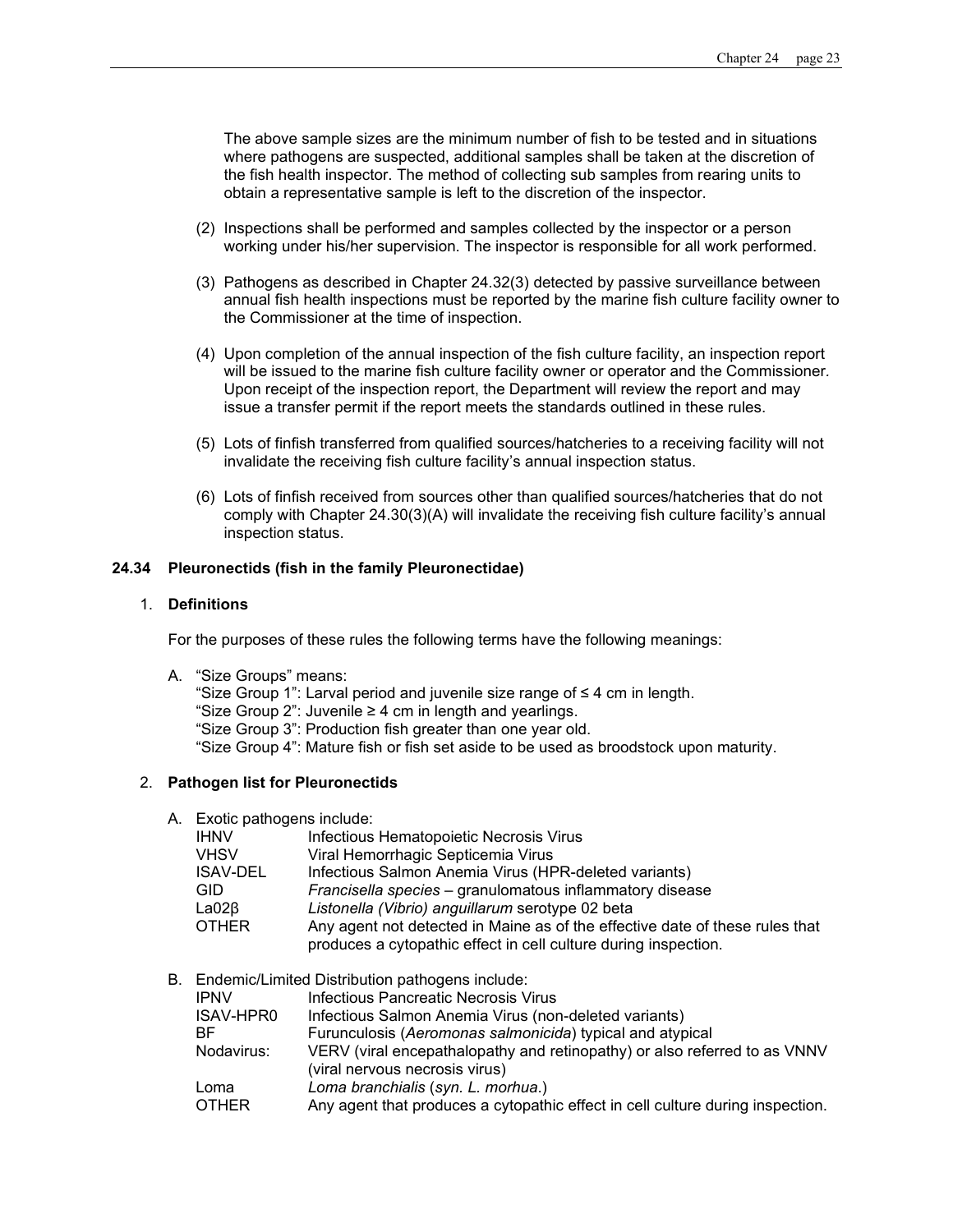|                                      | Marine Site and<br>Hatchery-based<br><b>Broodstock</b>                    |                                                                                                                         | Wild Caught Broodstock                                                       |                                                                                   | <b>Production Stock</b>                           |                                                                |                                                                           |                                                                                                                         |
|--------------------------------------|---------------------------------------------------------------------------|-------------------------------------------------------------------------------------------------------------------------|------------------------------------------------------------------------------|-----------------------------------------------------------------------------------|---------------------------------------------------|----------------------------------------------------------------|---------------------------------------------------------------------------|-------------------------------------------------------------------------------------------------------------------------|
|                                      |                                                                           | Size Group 4                                                                                                            | Size Group 4                                                                 |                                                                                   | Size Group 1                                      |                                                                | Size Groups 2 & 3                                                         |                                                                                                                         |
| Inspection<br>Testing<br>Requirement | Exotic                                                                    | Endemic/Limit<br>ed<br><b>Distribution</b>                                                                              | Exotic                                                                       | Endemic/Lim<br>ited<br><b>Distribution</b>                                        | Exotic                                            | Endemic/L<br>imited<br>Distributio<br>n.                       | Exotic                                                                    | Endemic/Limit<br>ed<br><b>Distribution</b>                                                                              |
| Active<br>Surveillance               | <b>VHSV</b><br><b>IHNV</b><br>ISAV-<br><b>DEL</b><br>$LaO2\beta$<br>Other | <b>BF</b><br><b>IPNV</b><br><b>Nodavirus</b><br>Loma<br>General<br>Parasitology<br>Histology for<br>general<br>baseline | <b>Biosecurity</b><br>audits<br>quarterly                                    |                                                                                   | <b>VHSV</b><br><b>IHNV</b><br>ISAV-<br><b>DEL</b> | <b>IPNV</b><br><b>Nodavirus</b><br>Other                       | <b>VHSV</b><br><b>IHNV</b><br>ISAV-<br><b>DEL</b><br>$LaO2\beta$<br>Other | <b>BF</b><br><b>IPNV</b><br><b>Nodavirus</b><br>Loma<br>General<br>Parasitology<br>Histology for<br>general<br>baseline |
| Passive<br>Surveillance              | <b>GID</b><br>Other                                                       | ISAV-HPR0<br>Other                                                                                                      | <b>VHSV</b><br><b>IHNV</b><br><b>ISAV-DEL</b><br>$LaO2\beta$<br>Other<br>GID | <b>Nodavirus</b><br><b>IPNV</b><br><b>ISAV-HPR0</b><br><b>BF</b><br>Loma<br>Other | $LaO2\beta$<br><b>GID</b><br>Other                | <b>BF</b><br><b>ISAV-</b><br>HPR <sub>0</sub><br>Loma<br>Other | GID<br>Other                                                              | ISAV-HPR0<br>Other                                                                                                      |

# 3. **Testing Requirements for Pathogens of Regulatory Concern**

- 4. **Inspection Procedure**: The following procedures shall be carried out by an inspector, as defined in these regulations.
	- A. **Qualified source/hatchery inspection**: Except for approved quarantine facilities, those facilities which intend to serve as a qualified source/hatchery for import or transfer to other fish culture facilities or that stock fish into the coastal waters of the State shall complete an inspection of each production lot at least annually. Lot inspections may occur at different times of the year, as long as all lots are tested at least once every twelve months. Inspection of a lot should occur within 4 months prior to a proposed transfer date.

When a lot of fish which has only had partial pathogen screening due to small size at the time of testing is to be moved from the premises, and the fish have attained a sufficient size to allow testing for a complete range of pathogens, then additional testing to complete an overall pathogen screening of a production lot before transfer should be completed.

- B. Fish health inspections shall be conducted at a time or times of the year conducive for the detection of pathogens and with regard to the age and size of fish and environmental conditions.
- C. A visual exam of all tanks/raceways to assess general health status shall be conducted during the annual inspection.
- D. Testing procedures for infectious agents shall be conducted according to requirements and methodologies approved by the Commissioner. Testing requirements for Pleuronectids in the respective size groups shall be conducted according to Chapter 24.34(3). For viral and bacterial pathogens, the inspector shall test at the 95% confidence level, 5% prevalence per lot by isolation procedures. For Nodavirus, a viral agent, the inspector shall additionally test 10% of lethally sampled larvae or fish via RT-PCR. For Loma, general parasitology, and baseline histology, the inspector shall test at the 95% confidence, 20% assumed prevalence level per lot.
- E. Spawning Broodstock shall be tested within 30 days immediately before or after spawning for diseases of regulatory concern according to Chapter 24.34(3).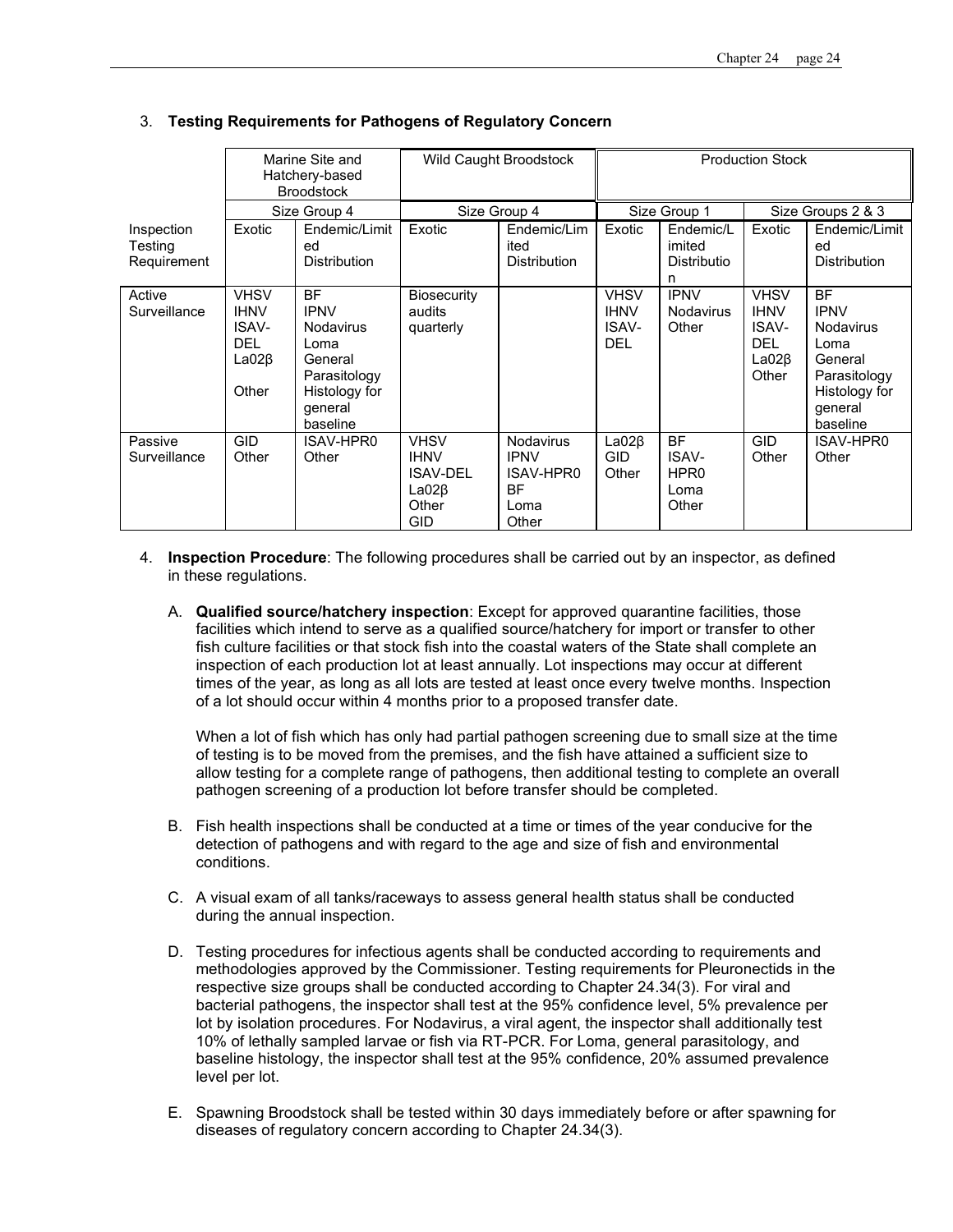- (1) Reproductive fluids shall be sampled at the 100% level or lethal sampling at the 10% prevalence up to a maximum of 30 fish and reproductive fluids at the 2% prevalence level. Reproductive fluids can be collected by trained facility personnel under the direction of the inspector using a specimen chain of custody form.
- (2) If neither the lethal sampling option nor reproductive fluid sampling options are appropriate for a facility with limited, valuable broodstock, then to eliminate lethal sampling of brood, the facility must:
	- (a) Maintain the broodstock in a physically separated or isolated room or building from production lots with restricted entry and a documented biosecurity plan in place.
	- (b) Individually identify brood fish by means of a permanent tag or other marking device.
	- (c) For wild-caught broodstock, sample progeny as part of routine facility inspections. Results of this testing as well as the testing of a representative sample at the time of initial movement, as descried in Chapter 24.30(3)(A)(2), will be applied toward the broodstock health history.
	- (d) For hatchery-based broodstock, lethal sampling to continue testing history should come from other fish from the same lot not being used for broodstock.
	- (e) For marine net-pen facility cultured broodstock, lethal sampling at the time the fish are introduced to a land based facility is required, including all testing as outlined for size group 2, and will include additional bacterial testing to include screening for *Francisella species*. Fish must be held in an approved quarantine facility for the first 6 weeks after introduction to the facility, and any mortalities must be tested as described for marine site broodstock above.
- (3) Complete laboratory diagnostic testing (virology, bacteriology and parasitology) done on broodstock mortalities during a given year should be included for either lethal or nonlethal sampling options.

# (F) **Sample size**:

(1) For viral and bacterial pathogens the number of samples to be collected from a given lot shall be based upon stratified random sampling which provides 95 percent confidence of detecting a pathogen with an assumed minimum prevalence of detectable infection of two to twenty percent as follows:

Minimum sample sizes for populations varying from 50 to infinity are as follows:

| Assumed Prevalence:    | 2%   | 5% | 10%    | 20% |
|------------------------|------|----|--------|-----|
| Population or lot size | Size | of | Sample |     |
| 50                     | 50   | 35 | 20     | 5   |
| 100                    | 75   | 45 | 23     | 8   |
| 250                    | 110  | 50 | 25     | 11  |
| 500                    | 130  | 55 | 26     | 13  |
| 1,000                  | 140  | 55 | 27     | 14  |
| 1,500                  | 140  | 55 | 27     | 14  |
| 2,000                  | 145  | 60 | 27     | 15  |
| 10,000                 | 145  | 60 | 27     | 15  |
| 100,000 and any larger | 150  | 60 | 30     | 15  |

The above sample sizes are the minimum number of fish to be tested and in situations where pathogens are suspected, additional samples shall be taken at the discretion of the fish health inspector. The method of collecting sub samples from rearing units to obtain a representative sample is left to the discretion of the inspector.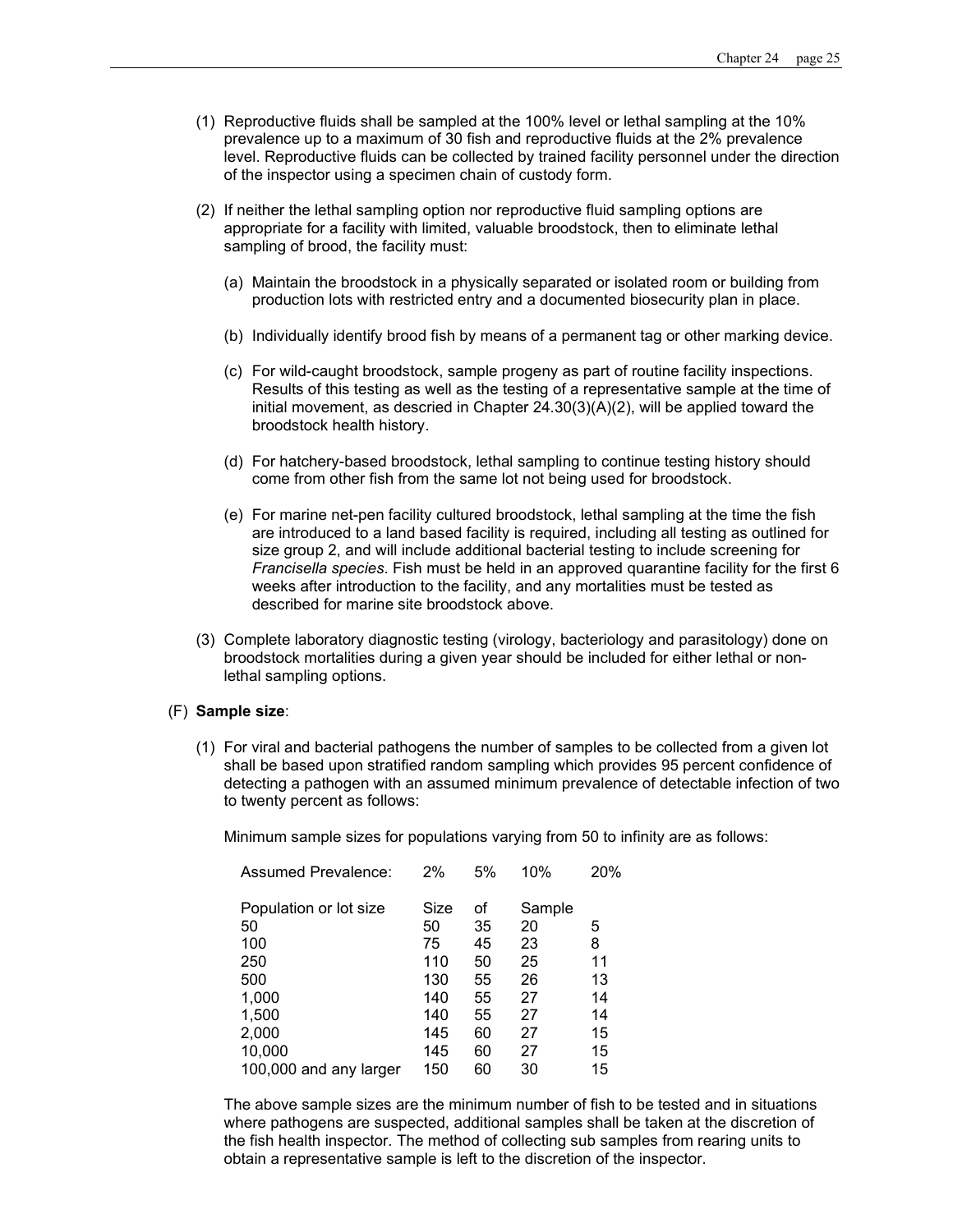- (2) Inspections shall be performed and samples collected by the inspector or a person working under his/her supervision. The inspector is responsible for all work performed.
- (3) Pathogens as described in Chapter 24.34(3) detected by passive surveillance between annual fish health inspections must be reported by the marine fish culture facility owner to the Commissioner at the time of inspection.
- (4) Upon completion of the annual inspection of the fish culture facility, an inspection report will be issued to the marine fish culture facility owner or operator and the Commissioner*.*  Upon receipt of the inspection report, the Department will review the report and may issue a transfer permit if the report meets the standards outlined in these rules.
- (5) Lots of finfish transferred from qualified sources/hatcheries to a receiving facility will not invalidate the receiving fish culture facility's annual inspection status.
- (6) Lots of finfish received from sources other than qualified sources/hatcheries that do not comply with Chapter 24.30(3)(A) will invalidate the receiving fish culture facility's annual inspection status.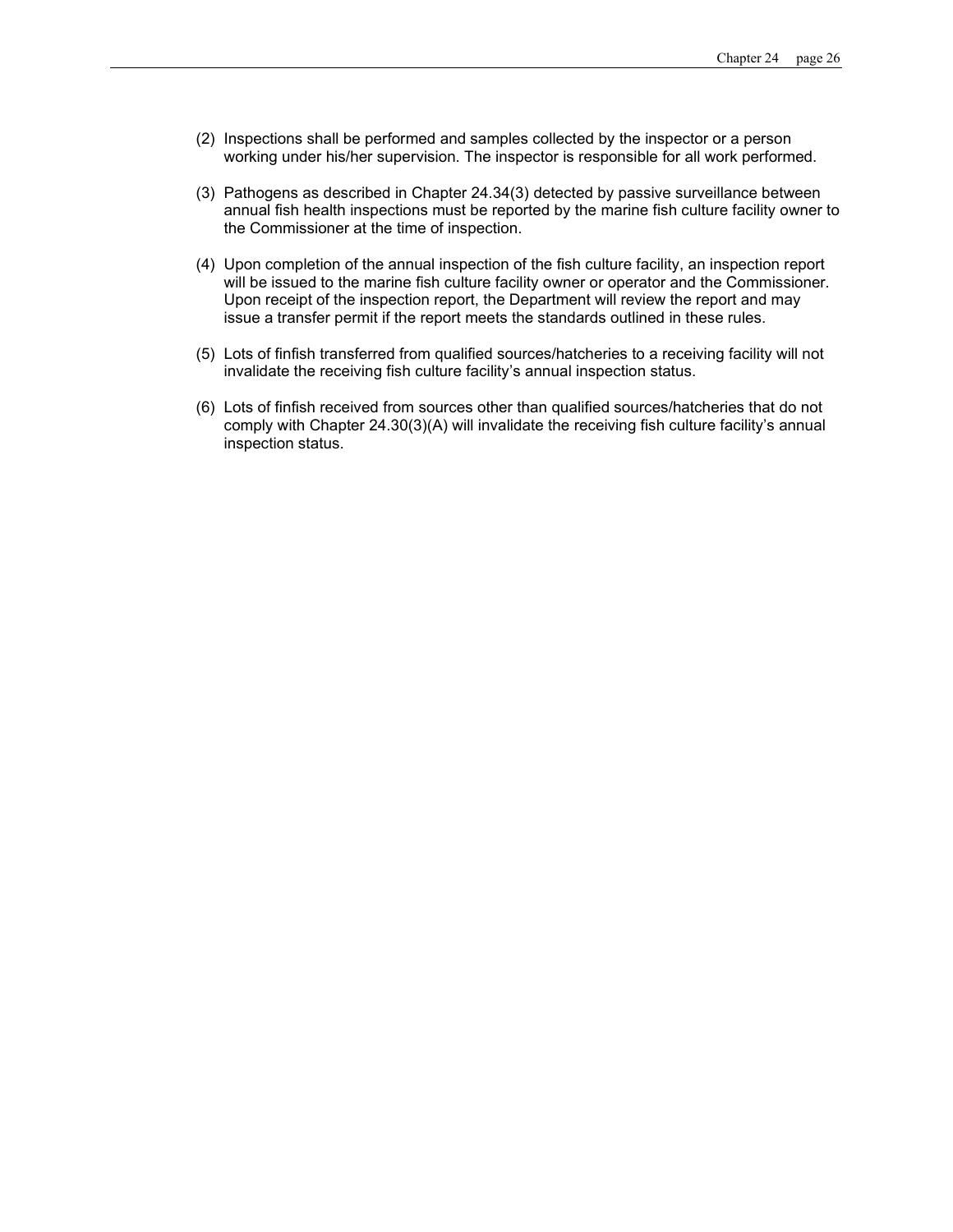# **APPENDIX A (Molluscan bivalves)**

Key: B = Benign; U = Unknown; PD = Potentially Dangerous; D = Dangerous; P = Pest

| <b>Seriousness</b><br><b>Diseases</b>                                                                                                                       | <b>Geographic Zones</b>                                                                            | <b>States</b>                                                                                                                                                                                                                         |
|-------------------------------------------------------------------------------------------------------------------------------------------------------------|----------------------------------------------------------------------------------------------------|---------------------------------------------------------------------------------------------------------------------------------------------------------------------------------------------------------------------------------------|
| <b>AMERICAN OYSTERS (C. virginica)</b><br>Viral gametocyte hypertrophy<br>Herpesvirus (hemocytic)<br>Chlamydia-Rickettsia Disease<br>(in ducts and stomach) | Entire East & Gulf Coasts<br><b>CGM</b><br>Entire east coast<br>Entire east coast                  | ME                                                                                                                                                                                                                                    |
| Actinomycosis<br>Perkinsus marinus<br>Estuaries east & Gulf Coast)                                                                                          | CSN, DB<br>DB, CB, PS (Entire<br>VA, NC                                                            | NY, NJ<br>NJ, DE, MD,                                                                                                                                                                                                                 |
| Haplosporidium nelsoni (MSX)                                                                                                                                | CSN, DB, DE, CMA<br>CGM <sup>*</sup><br>Marsh River, ME                                            | NJ, NY, DE,<br>MD, VA, ME<br>*Wellfleet, MA<br>High salinity                                                                                                                                                                          |
|                                                                                                                                                             |                                                                                                    | estuaries of entire<br>northeast                                                                                                                                                                                                      |
| Nematopsis ostrearum<br>Ancistrocoma-like ciliates<br>Sphenophrya-like ciliates                                                                             | All Atlantic & Gulf coasts<br>All Atlantic & Gulf coasts                                           |                                                                                                                                                                                                                                       |
| Turbellaria<br><b>Bucephalus cuculus</b>                                                                                                                    | CSM, CGM<br>CB, DB, PS, CMA<br>CSM, CGM?                                                           | NY, MA, ME<br>All but ME                                                                                                                                                                                                              |
| Malignant neoplasia<br>Gill Turbellarian<br>Malpeque Bay disease                                                                                            | All east coast<br><b>CGM</b>                                                                       | Canada<br>Canada (Gulf of<br>St. Lawrence)                                                                                                                                                                                            |
| <b>SOFT-SHELL CLAMS (Mya arenaria)</b><br>Viral hematopoietic neoplasia<br>Chlamydia<br>Perkinsus sp.                                                       | CGM, CSN<br>All Northeast<br>CB, CSN                                                               | MD, RI<br><b>All Northeast</b>                                                                                                                                                                                                        |
| Pseudoklossia kidney gregarine<br>Bucephalus sp.<br>Gill dysplasia<br>Gonadal neoplasia                                                                     | CSN, CGM<br>Unknown<br>Entire coast<br><b>CGM</b>                                                  | Searsport, ME<br>Dennysville, ME                                                                                                                                                                                                      |
| Chlamydia<br>Trematode                                                                                                                                      | Entire northeast<br><b>CSN</b>                                                                     | <b>NJ</b>                                                                                                                                                                                                                             |
| Arrested gametogenesis<br>Chitried fungus                                                                                                                   | <b>CSN</b><br>Eastern Canada                                                                       | R <sub>l</sub>                                                                                                                                                                                                                        |
| Microsporidan<br>Kidney gregarine (pseudoklossia)                                                                                                           | <b>GMA</b><br><b>CSN</b>                                                                           | МA<br>MA, CT                                                                                                                                                                                                                          |
|                                                                                                                                                             | (in tubules)<br>Minchinia costalis (SSO)<br>Hexamita sp.<br>Nematode infections<br><b>Ciliates</b> | Entire east coast<br>CGM, CSN, CMA<br>All Atlantic & Gulf coasts<br>All Atlantic & Gulf coasts<br>CB, PM, DB<br>Ciliates<br>HARD-SHELLED CLAMS (Mercanaria mercenaria)<br>Entire range<br><b>BAY SCALLOPS</b> (Aequipecten irradians) |

\*Accidental introduction in Wellfleet, MA.

Appendix (Cont.)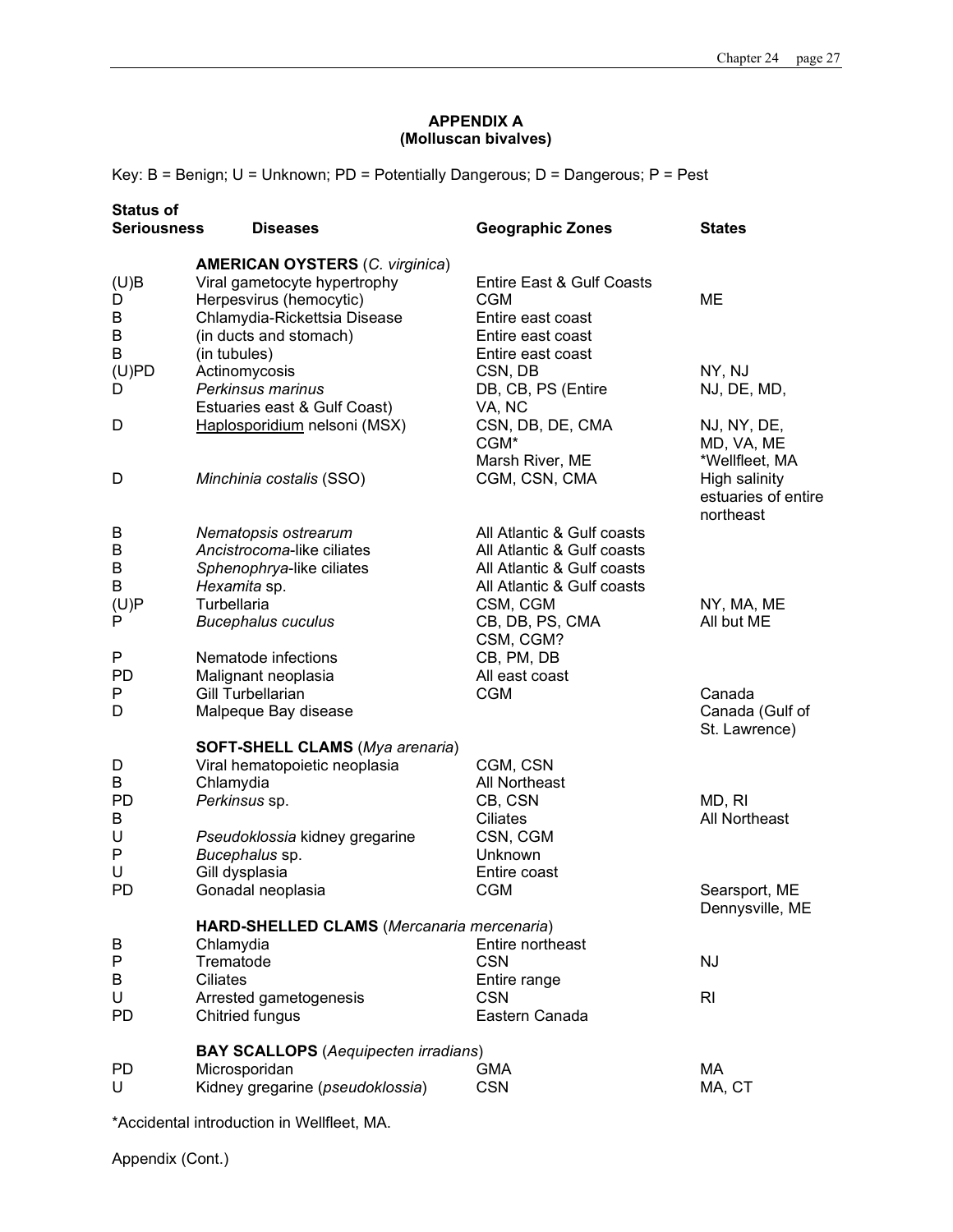| <b>Status of</b><br><b>Seriousness</b> | <b>Diseases</b>                                  | <b>Geographic Zones</b>                             | <b>States</b>        |
|----------------------------------------|--------------------------------------------------|-----------------------------------------------------|----------------------|
|                                        | <b>BLUE MUSSELS (Mytilus edulis)</b>             |                                                     |                      |
| B                                      | Chlamydia                                        | Entire coast                                        |                      |
| U                                      | Bacterial disease of plycate organ               | CMA, CNS                                            |                      |
| <b>PD</b>                              | Haplosporidan                                    | <b>CGM</b>                                          | ME                   |
| U                                      | Pseudoklossia sp. in kidney<br>Steinhusia in ova | CSN, CGM<br><b>CSN</b>                              | MA, ME<br>RI         |
| B<br>B                                 | Ciliates                                         | Entire range                                        |                      |
| P                                      | Trematode redia                                  | CGM, CSN, CMA                                       |                      |
| P                                      | Trematode metacercariae                          | CGM, CSM, CMA                                       |                      |
|                                        | Gymnophallus bursicola                           |                                                     |                      |
| P                                      | Copepod                                          | <b>CGM</b>                                          | ME                   |
| P                                      | Pinnotheres maculatus                            | CSN, CGM                                            | ME                   |
| <b>PD</b>                              | Mytilicola intestinalis                          | Europe                                              |                      |
| U                                      | Haematopoietic neoplasm                          | UK.                                                 |                      |
| D                                      | Mytilicola orientalis                            | US West coast                                       |                      |
|                                        | <b>SEA SCALLOPS (Placopecten magellanicus)</b>   |                                                     |                      |
| PD.                                    | Abscesses                                        | <b>CGM</b>                                          | ME                   |
| U                                      | Fungus                                           |                                                     | ME (Sheepscot River) |
|                                        | <b>EUROPEAN OYSTERS (Ostrea edulis)</b>          |                                                     |                      |
| D                                      | Mytilicola orientalis                            | West coast of US, France                            |                      |
| U                                      | Haematopoietic neoplasm                          | France                                              |                      |
| D                                      | Shell disease (fungus)                           | European Atlantic coast Canada (Maritime provinces) |                      |
| D                                      | Minchinia armoricana                             | France, Netherlands                                 |                      |
| D                                      | Martiella refringens                             | France                                              |                      |
| D                                      | Rickettsia                                       | France                                              |                      |
| D                                      | Bonamia ostreae                                  | France, Denmark, Netherlands                        |                      |
| PD.                                    | Herpes-like virus                                | Wales, GB                                           |                      |
| D                                      | Microcell disease                                | California, Connecticut                             |                      |